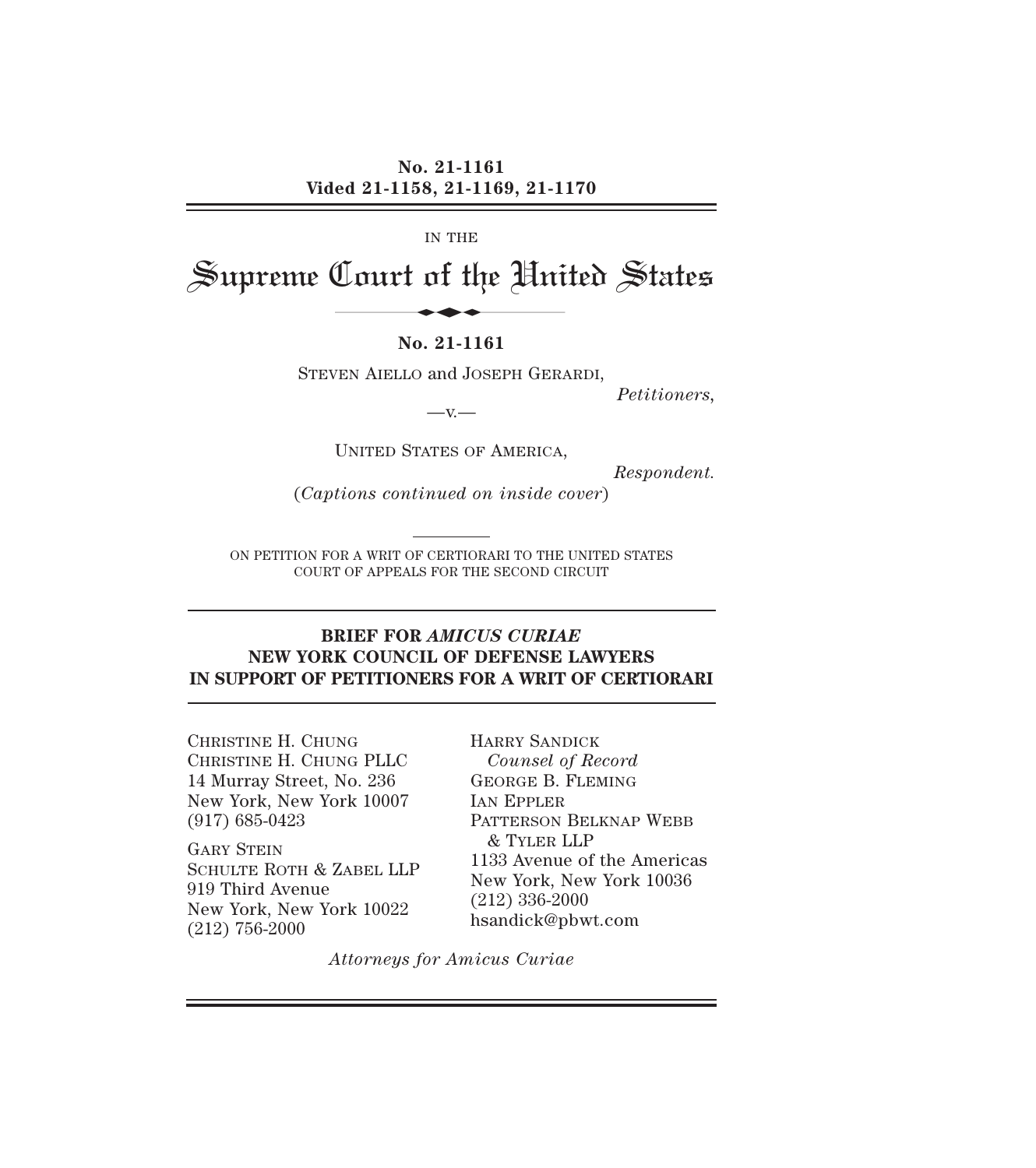**No. 21-1158** 

JOSEPH PERCOCO,

*Petitioner,* 

 $-x -$ 

UNITED STATES,

*Respondent.* 

*Petitioner,* 

**No. 21-1169** 

ALAIN KALOYEROS,

 $-x -$ 

UNITED STATES OF AMERICA,

*Respondent.* 

**No. 21-1170** 

LOUIS CIMINELLI,

*Petitioner,* 

 $-x -$ 

UNITED STATES OF AMERICA,

*Respondent.*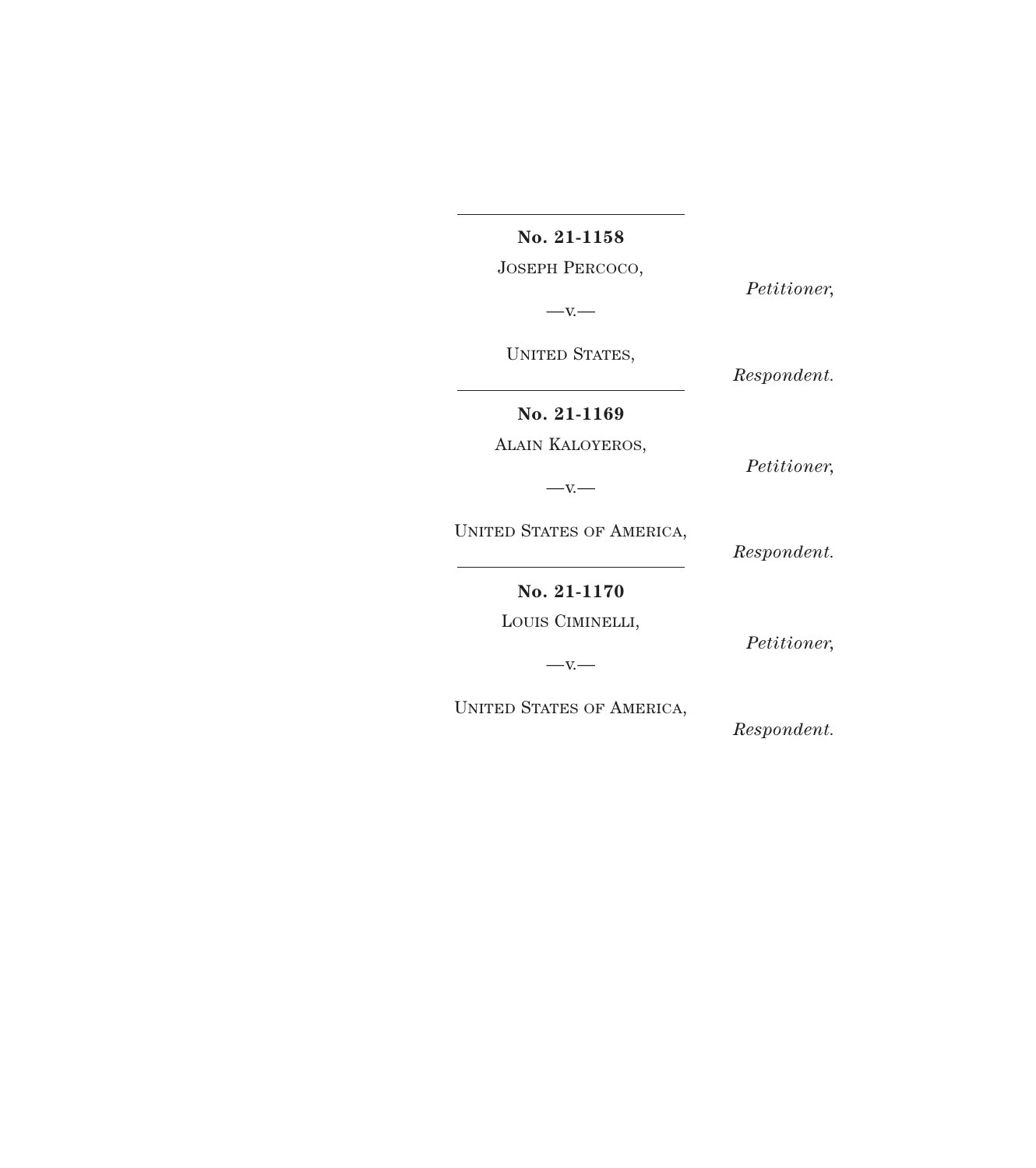# **TABLE OF CONTENTS**

**Page** 

| I.  |                | THE RIGHT-TO-CONTROL DOCTRINE<br>IS DEPLOYED IN THE SECOND<br>CIRCUIT TO PROCURE CONVICTIONS<br>WITHOUT PROOF OF PROPERTY                                                         |
|-----|----------------|-----------------------------------------------------------------------------------------------------------------------------------------------------------------------------------|
|     | A.             | Prosecutors Rely On The Elastic<br>Doctrine When There Is Deceit But<br>They Cannot Prove Contemplated                                                                            |
|     | $\mathbf{B}$ . | Jury Instructions On The Right To<br>Control Demonstrate The Doctrine's<br>Elasticity And Incoherence 15                                                                          |
| II. |                | THE SECOND CIRCUIT'S RULING<br>UNDULY EXPANDS HONEST<br>SERVICES FRAUD TO NON-<br>GOVERNMENT OFFICIALS AND<br><b>INTRODUCES UNCERTAINTY AS TO</b><br>WHO OWES A FIDUCIARY DUTY TO |
|     | A.             | This Court Has Repeatedly Limited<br>The Doctrine Of Honest Services                                                                                                              |

i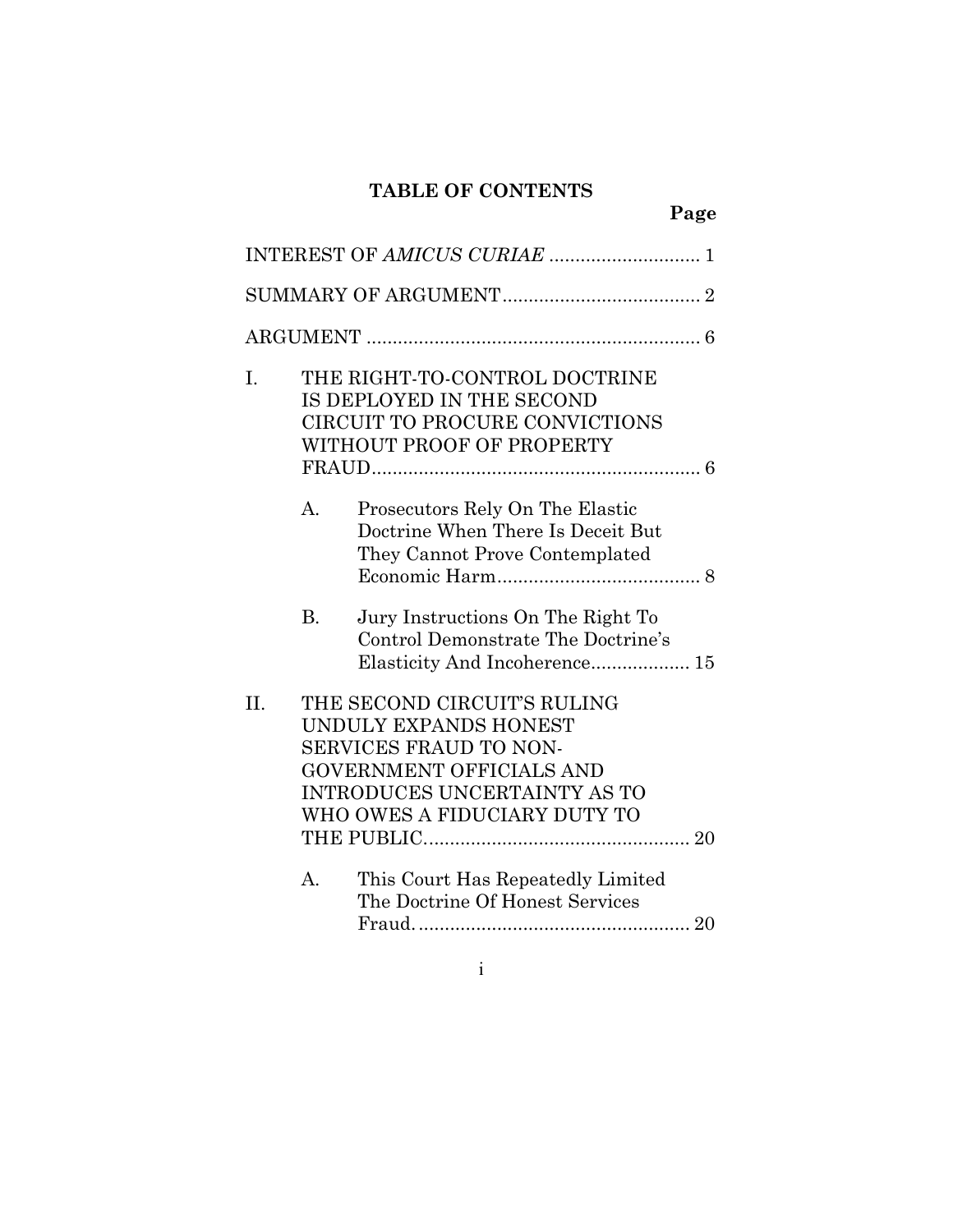| B. | To Prevent The Punishment Of        |  |
|----|-------------------------------------|--|
|    | Ordinary Advocacy, The Court        |  |
|    | Should Clarify That A Defendant     |  |
|    | Must Have An "Official Position" To |  |
|    | Owe a Duty Of Honest Services To    |  |
|    |                                     |  |
|    |                                     |  |

ii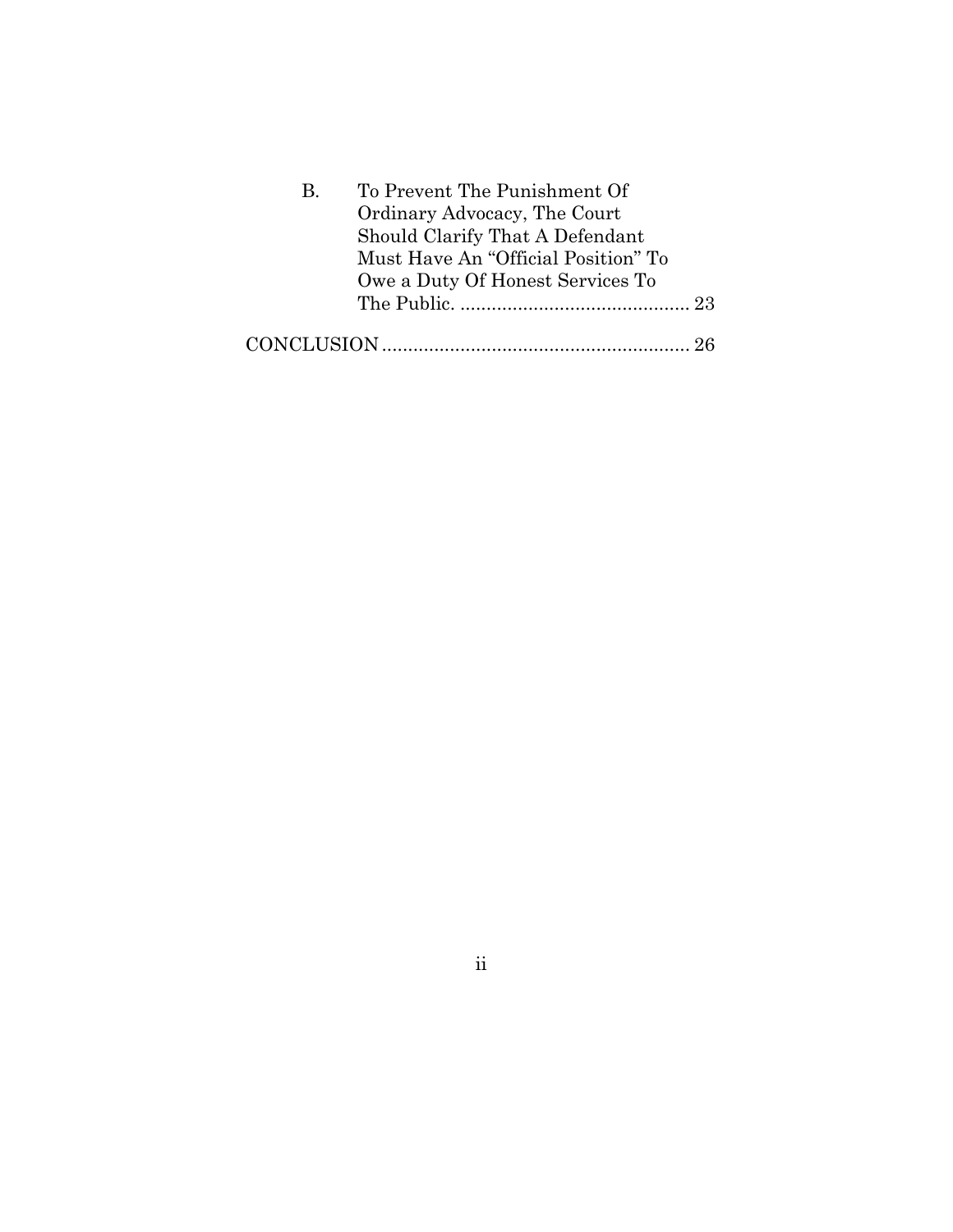# **TABLE OF AUTHORITIES**

 **Page(s)** 

# **Cases**

| Bollenbach v. United States,                                     |
|------------------------------------------------------------------|
| Kelly v. United States,                                          |
| Marinello v. United States,                                      |
| McDonnell v. United States.                                      |
| McNally v. United States,                                        |
| Penry v. Johnson,                                                |
| Skilling v. United States,                                       |
| United States v. Finazzo,<br>850 F.3d 94 (2d Cir. 2017) 11, 12   |
| United States v. Gatto,<br>986 F.3d 104 (2d Cir.), cert. denied, |

iii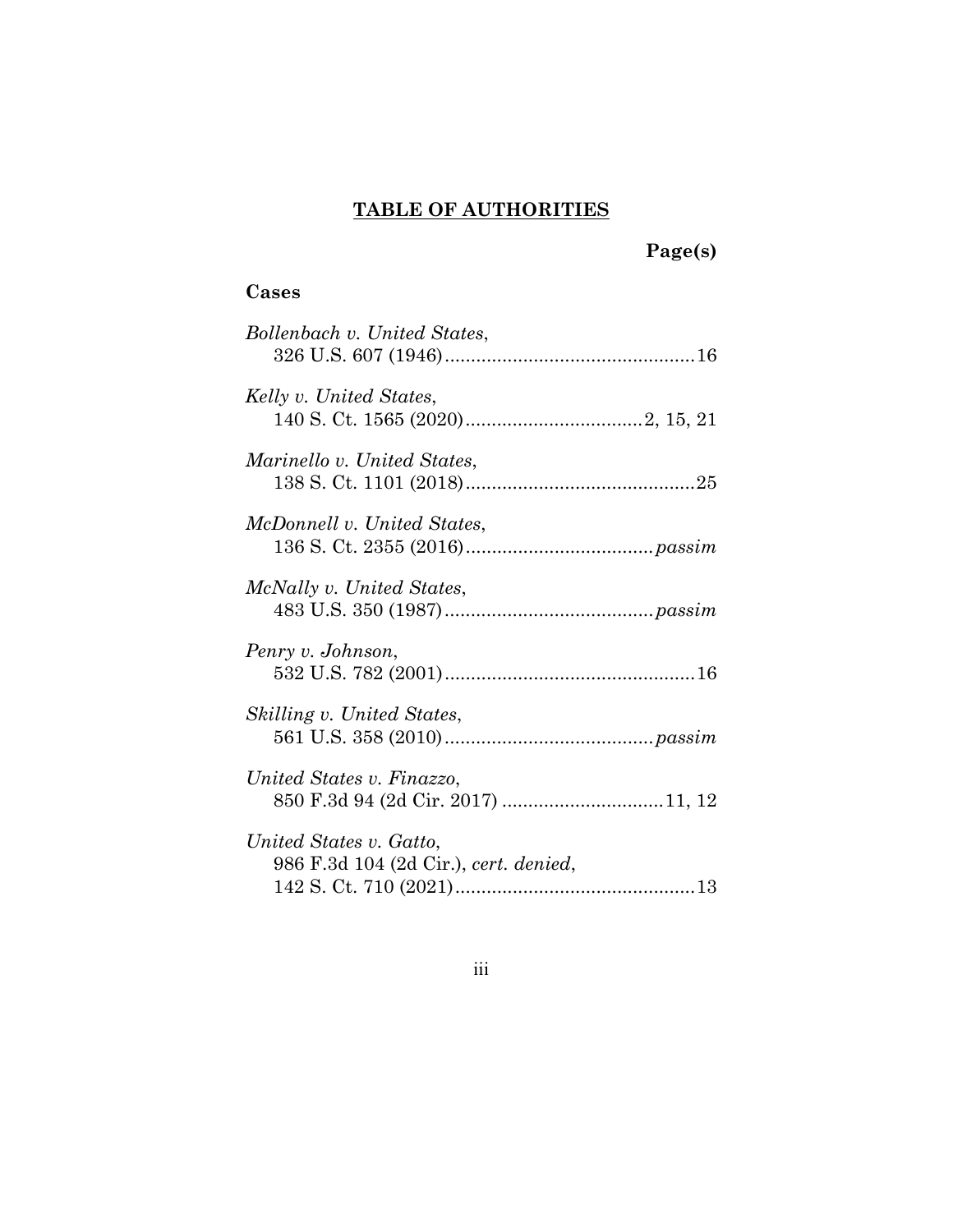| United States v. Gramins,                                                                                  |
|------------------------------------------------------------------------------------------------------------|
| United States v. Johnson,<br>945 F.3d 606 (2d Cir. 2019), cert.                                            |
| United States v. Margiotta,<br>688 F.2d 108 (2d Cir. 1982)  4, 6, 22, 23                                   |
| United States v. Muratov,                                                                                  |
| United States v. Percoco,                                                                                  |
| United States v. Percoco,                                                                                  |
| United States v. Shapiro,<br>2018 WL 2694440 (D. Conn. June 15,                                            |
| United States v. Viloski,<br>557 F. App'x 28 (2d Cir. 2014), cert.<br>denied, 135 S. Ct. 1698 (2015)11, 12 |
| Van Buren v. United States,                                                                                |
| Yates v. United States,                                                                                    |
| <b>Statutes</b>                                                                                            |
|                                                                                                            |

iv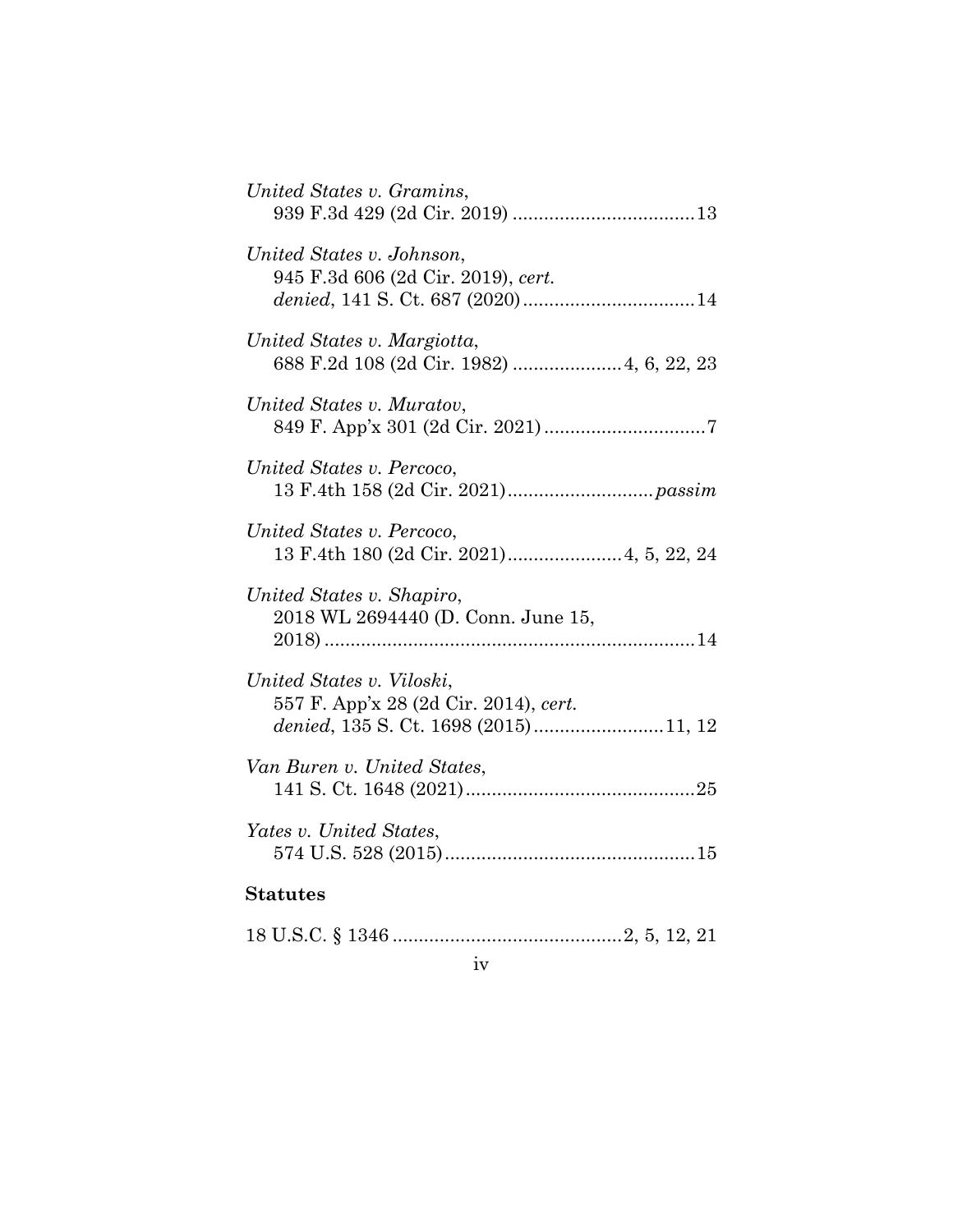# **Other Authorities**

| Jed S. Rakoff, The Federal Mail Fraud         |  |
|-----------------------------------------------|--|
| <i>Statute (Part I)</i> , 18 Duq. L. Rev. 771 |  |
|                                               |  |
| Karl Evers-Hillstrom, Lobbying                |  |
| Spending Nears Record High In 2020            |  |
| Amid Pandemic, Open Secrets (Jan.             |  |
|                                               |  |

v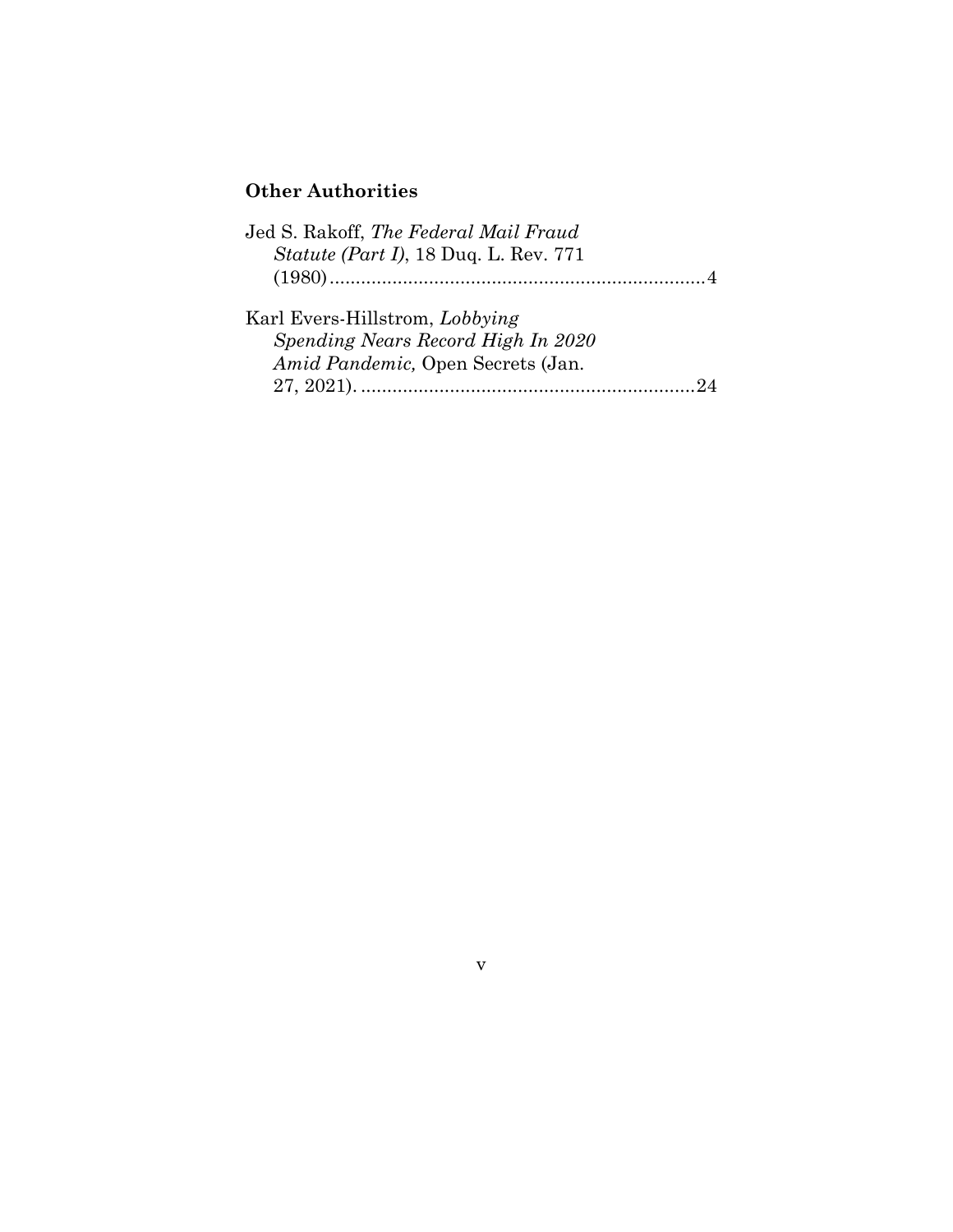#### **INTEREST OF** *AMICUS CURIAE*

The New York Council of Defense Lawyers ("NYCDL") is a not-for-profit professional association of approximately 350 lawyers, including many former federal prosecutors, whose principal area of practice is the defense of criminal cases in the federal courts of New York. NYCDL's mission includes protecting the individual rights guaranteed by the Constitution, enhancing the quality of defense representation, taking positions on important defense issues, and promoting the fair administration of criminal justice. NYCDL offers the Court the perspective of experienced practitioners who regularly handle some of the most complex and significant criminal cases in the federal courts.

NYCDL supports the petitions for *certiorari* of Louis Ciminelli, Steven Aiello, Joseph Gerardi, Alain Kaloyeros, and Joseph Percoco in their challenges to two features of Second Circuit case law, each of which has split the Circuit Courts of Appeals: (1) the court's adoption of and longstanding adherence to the rightto-control theory of property fraud; and (2) the court's holding that private citizens can owe a duty of honest services to the public by virtue of exercising influence over government decisions.1

<sup>1</sup> Pursuant to Rule 37.6, counsel for *amicus curiae* state that no counsel for a party authored this brief in whole or in part, and no counsel or party made a monetary contribution intended to fund the preparation or submission of this brief. The parties have provided their written consent to the filing of this brief. To avoid redundancy, this brief is being filed only in No. 21-1161, but it also supports the petitions filed in Nos. 21-1158, 21-1169, and 21-1170.

<sup>1</sup>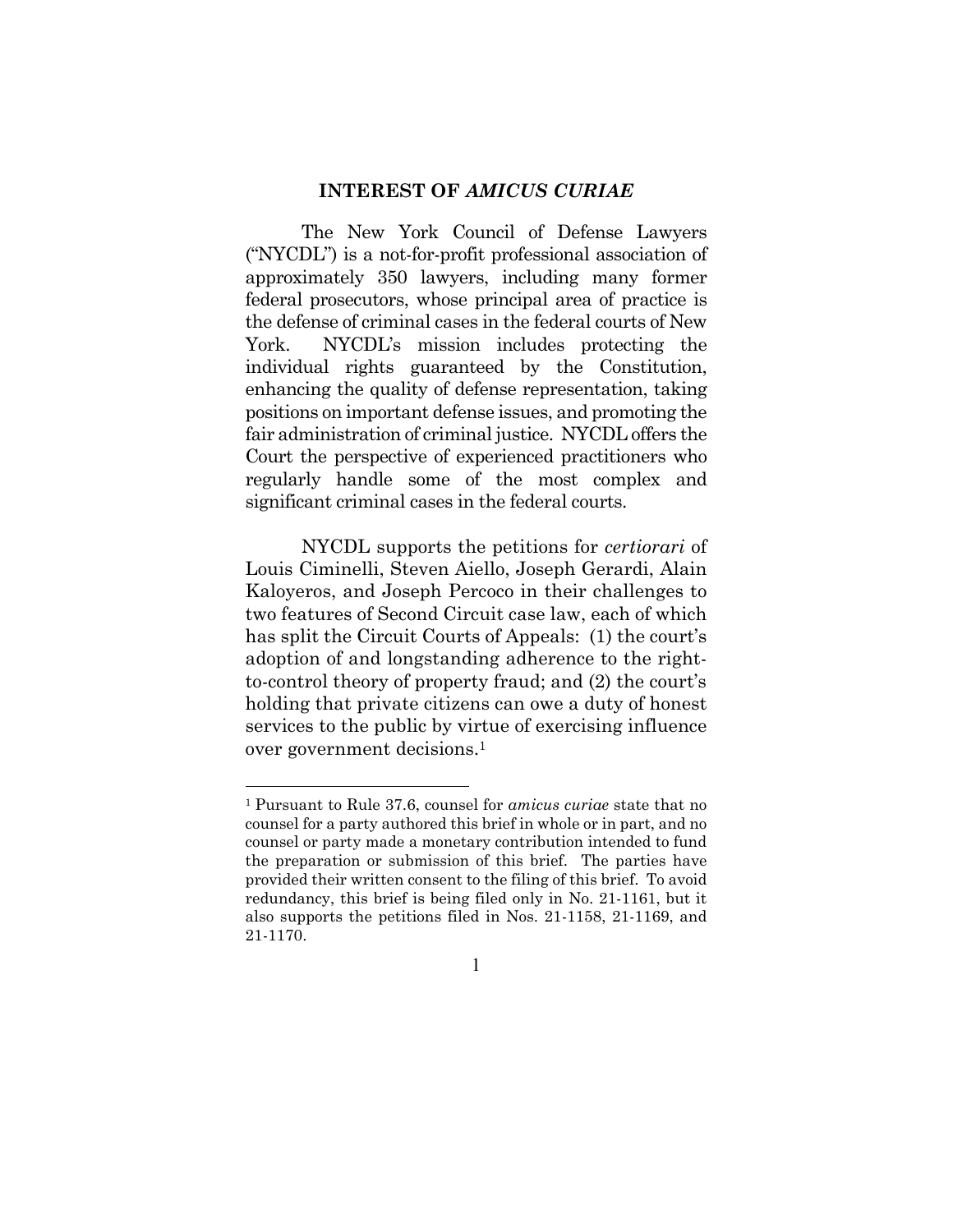The Second Circuit's overbroad application of the federal fraud statutes implicates NYCDL's core concern of combatting the unwarranted extension of criminal statutes and promoting constitutionally definite standards for criminal liability.

NYCDL is in a unique position to substantiate that the amorphousness of the right-to-control theory has enabled prosecutors to criminalize mere deceit to use federal fraud statutes intended to protect property rights to prosecute conduct that may be undesirable or unethical but contemplated no harm to property. The Second Circuit's decision that private citizens can be convicted of honest services fraud if they dominate or control government officials equally invites Circuit-to-Circuit disparities in enforcement and prosecution cabined only by the discretion of prosecutors. That holding poses dangers to political expression in addition to principles of fair warning, lenity, and federalism.

#### **SUMMARY OF ARGUMENT**

In a line of cases stretching from *McNally v. United States*, 483 U.S. 350 (1987), to *Kelly v. United States*, 140 S. Ct. 1565 (2020), this Court has made clear that the mail and wire fraud statutes are limited to the protection of property rights and are implicated only where the object of the defendant's scheme is to obtain property. Similarly, in cases such as *Skilling v. United States*, 561 U.S. 358 (2010), and *McDonnell v. United States*, 136 S. Ct. 2355 (2016), this Court has cautioned that 18 U.S.C. § 1346 is limited in official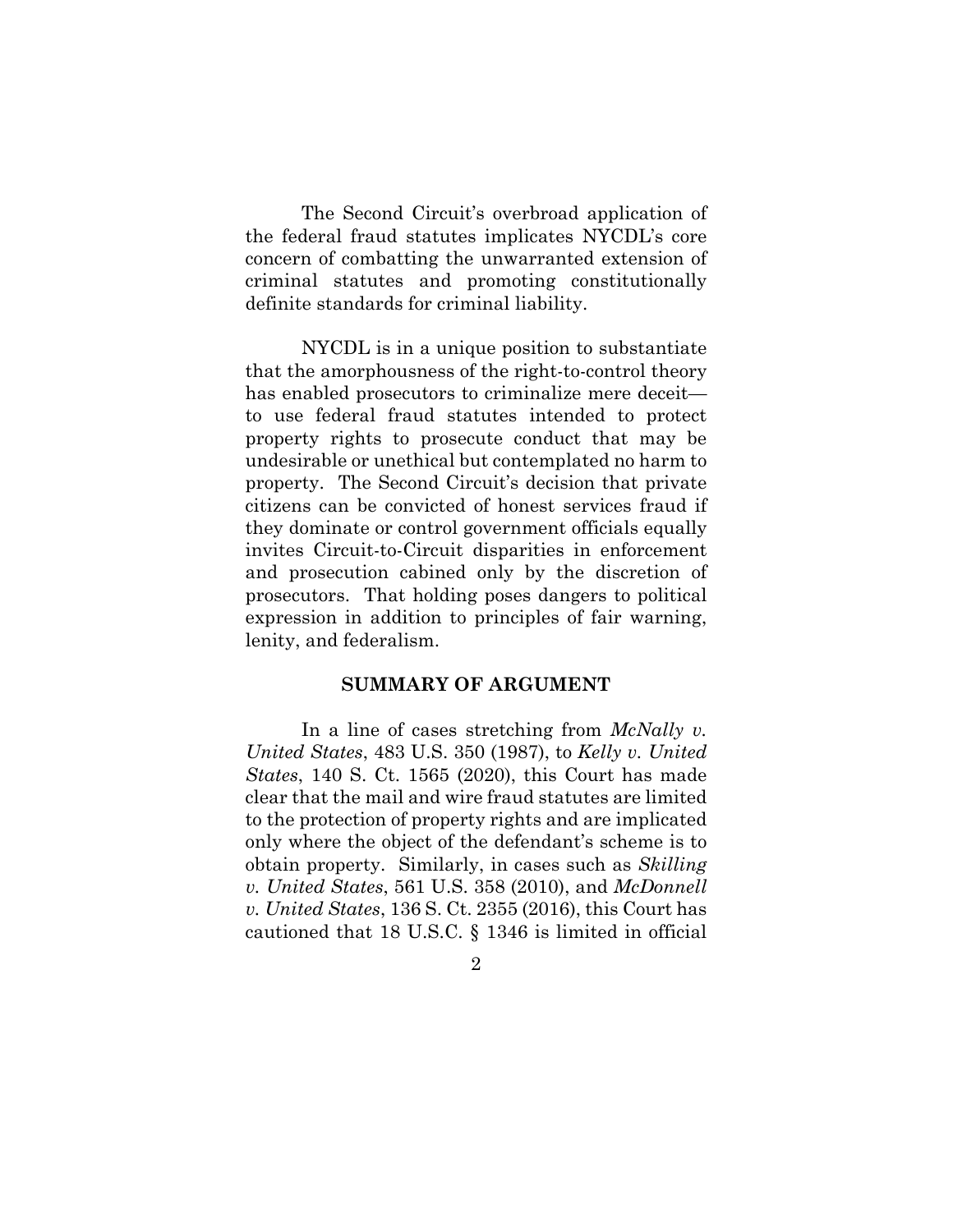corruption cases to bribes paid in exchange for "official act[s]"—acts relating to a "formal exercise of governmental power" by one using an "official position," *McDonnell*, 136 S. Ct. at 2371-72.

This case is a perfect illustration of the Second Circuit's failure to observe these boundaries on the scope of both property and honest-services fraud. Petitioners Aiello, Gerardi, Ciminelli, and Kaloyeros were convicted of conspiring to commit wire fraud because they deprived Fort Schuyler of "the ability to make an informed economic decision," *United States v. Percoco*, 13 F.4th 158, 170 (2d Cir. 2021), thereby interfering with its "right to control" the use of its assets, *id.* at 175, although the government never proved that Fort Schuyler could have negotiated more advantageous terms with any company other than those of which Petitioners were executives. The advantage gained was a "first opportunity to negotiate" that was not binding, not guaranteed, and did not set the terms of any contract. Ciminelli App. 7a-8a; C.A. App. 1066. 2 The Second Circuit nonetheless affirmed the convictions based on reasoning that Petitioners' deceit went to an "essential element" of the bargain. 13 F.4th at 171. It made this *post hoc* judgment while simultaneously declining to find error in the trial court's refusal to instruct the jury to weigh whether Fort Schuyler "was

<sup>2 &</sup>quot;[Name] Pet." refers to the petition of the named petitioner, "[Name] App." refers to the Appendix of the named petitioner, and "C.A. App." refers to the single appendix filed by the Petitioners in the court of appeals.

<sup>3</sup>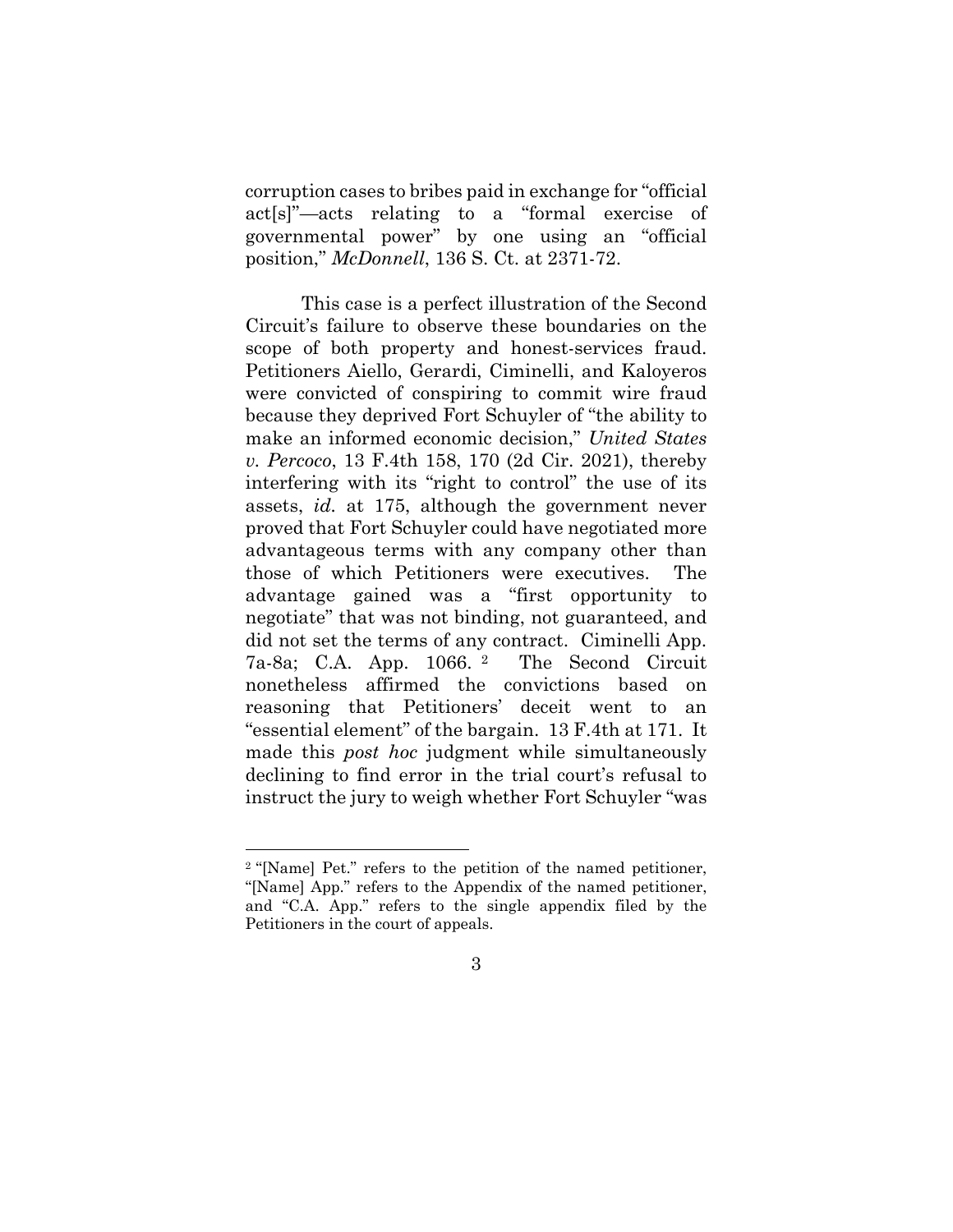intended to receive . . . the full economic benefit of the bargain." *Id*. at 175-76.

Petitioners Percoco and Aiello were convicted of honest services fraud conspiracy based on the payment of bribes to an individual, Mr. Percoco, who was not a public official but instead a campaign executive. Reviving *United States v. Margiotta*, 688 F.2d 108 (2d Cir. 1982), a 40-year-old precedent that pre-dated *Skilling* and *McDonnell*, the Second Circuit approved instructions that Percoco could be deemed to owe a duty of good government, without "a formal relationship with the state," so long as he "dominated and controlled any governmental business" and those in government "relied" on him because of his "special relationship" with the government. *United States v. Percoco*, 13 F.4th 180, 187, 193-94 (2d Cir. 2021).

This case is also part of a broader pattern that shows that the dangers of which Petitioners warn are all too real. If the mail and wire fraud statutes are the federal prosecutor's "Stradivarius," Jed S. Rakoff, *The Federal Mail Fraud Statute (Part I)*, 18 Duq. L. Rev. 771, 771 (1980), "right-to-control" is a favored composition. Prosecutors have invoked the doctrine in scores of cases in recent years limited only by their imagination. As in Petitioners' cases, the right-tocontrol doctrine has enabled prosecutors to criminalize deceit without contemplation of economic harm. Prosecutors have used the theory to criminalize undisclosed self-dealing, made federal crimes out of misconduct previously left to the states to police, and targeted unsavory but widely accepted and unregulated business conduct. Each time it is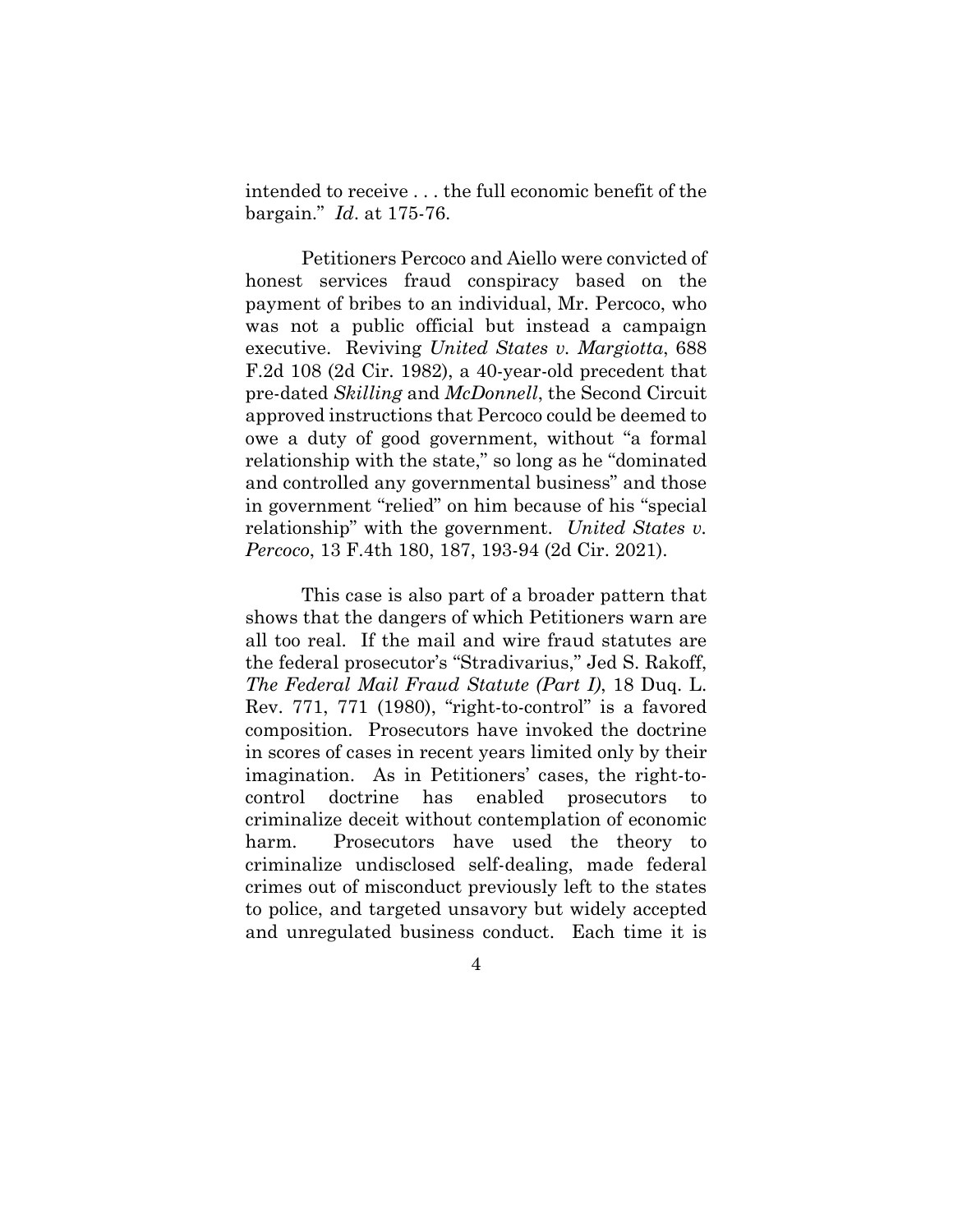used, the doctrine enables prosecutors to increase penalties or otherwise gain power and leverage over defendants who did not intend economic harm.

Once prosecutors invoke the right-to-control doctrine, moreover, it is illusory to believe that juries reliably navigate the same drawing of a "fine line between schemes," 13 F.4th at 171 (quoting *United States v. Shellef*, 507 F.3d 82, 108 (2d Cir. 2007)), that has bedeviled and divided the courts. A jury is instructed to deem a "right to control the use of one's assets" to be "property" and to consider that "property" to be "injured" when the victim "is deprived of potentially valuable economic information." *Id.* at 175 (quoting jury instructions below). The juror hearing this can too easily convict based on reasoning that all information has economic value and that anyone would assess the value of a transaction differently with knowledge that he or she had been lied to. This transforms deceit into property fraud, contrary to this Court's longstanding precedent.

The Second Circuit's expansive interpretation of the honest services statute, 18 U.S.C. § 1346, opens yet another playing field to arbitrary enforcement. The opinion below evaded this Court's precedents, deeming *McDonnell* irrelevant to whether a private citizen could owe a fiduciary duty of good government to the public. *Percoco*, 13 F.4th at 196. The abandonment of "ascertainable standard[s] of guilt," *Skilling*, 561 U.S. at 416 (Scalia, J., concurring), puts private citizens who lobby, advise, or advocate at risk of federal criminal prosecution*—*in direct proportion to how successful they are. The danger to expression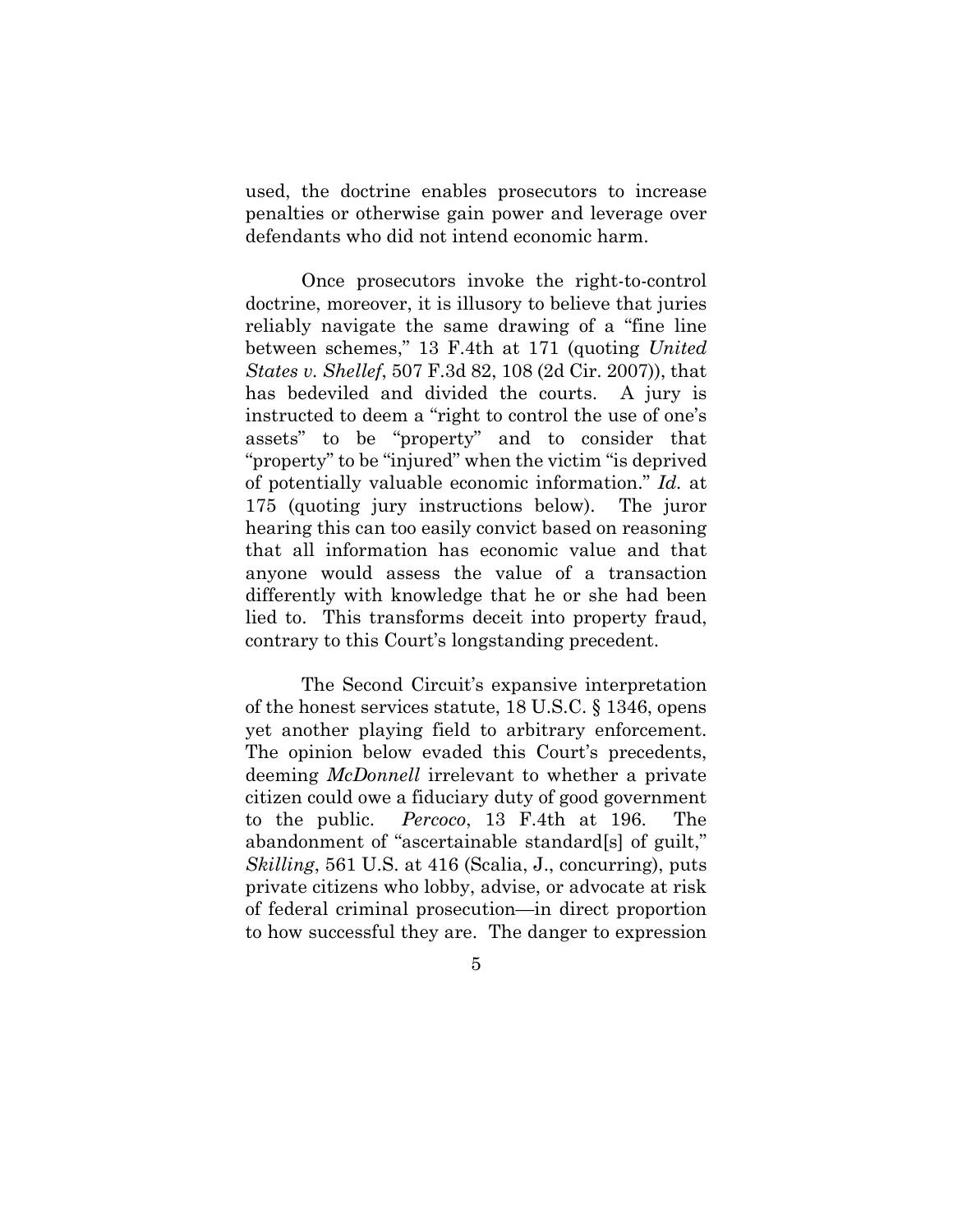and democracy, no less than that of arbitrariness and unfairness, is apparent.

A disproportionate number of white-collar and public corruption prosecutions are brought in the Second Circuit.<sup>3</sup> Consequently, the Circuit's widespread deployment of the right-to-control theory and revival of the discredited doctrine of *Margiotta* are a cause for serious concern. Beyond this, the court's rulings have spawned circuit splits so that whether a defendant is prosecuted depends on which U.S. Attorney's Office asserts jurisdiction, another troubling inequity.

This Court should grant *certiorari* to overrule the Second Circuit's overly broad definitions of property fraud and honest services fraud.

#### **ARGUMENT**

# **I. THE RIGHT-TO-CONTROL DOCTRINE IS DEPLOYED IN THE SECOND CIRCUIT TO PROCURE CONVICTIONS WITHOUT PROOF OF PROPERTY FRAUD**

By the Second Circuit's own description, the right-to-control theory is an "alternative" to the "classic" theory of property fraud. *United States v. Muratov*, 849 F. App'x 301, 306 (2d Cir. 2021). As

<sup>3</sup> Even the single district of the Southern District of New York brings a disproportionate number of federal fraud cases. Kaloyeros Pet. 27 (citing statistics on Department of Justice wire fraud prosecutions).

<sup>6</sup>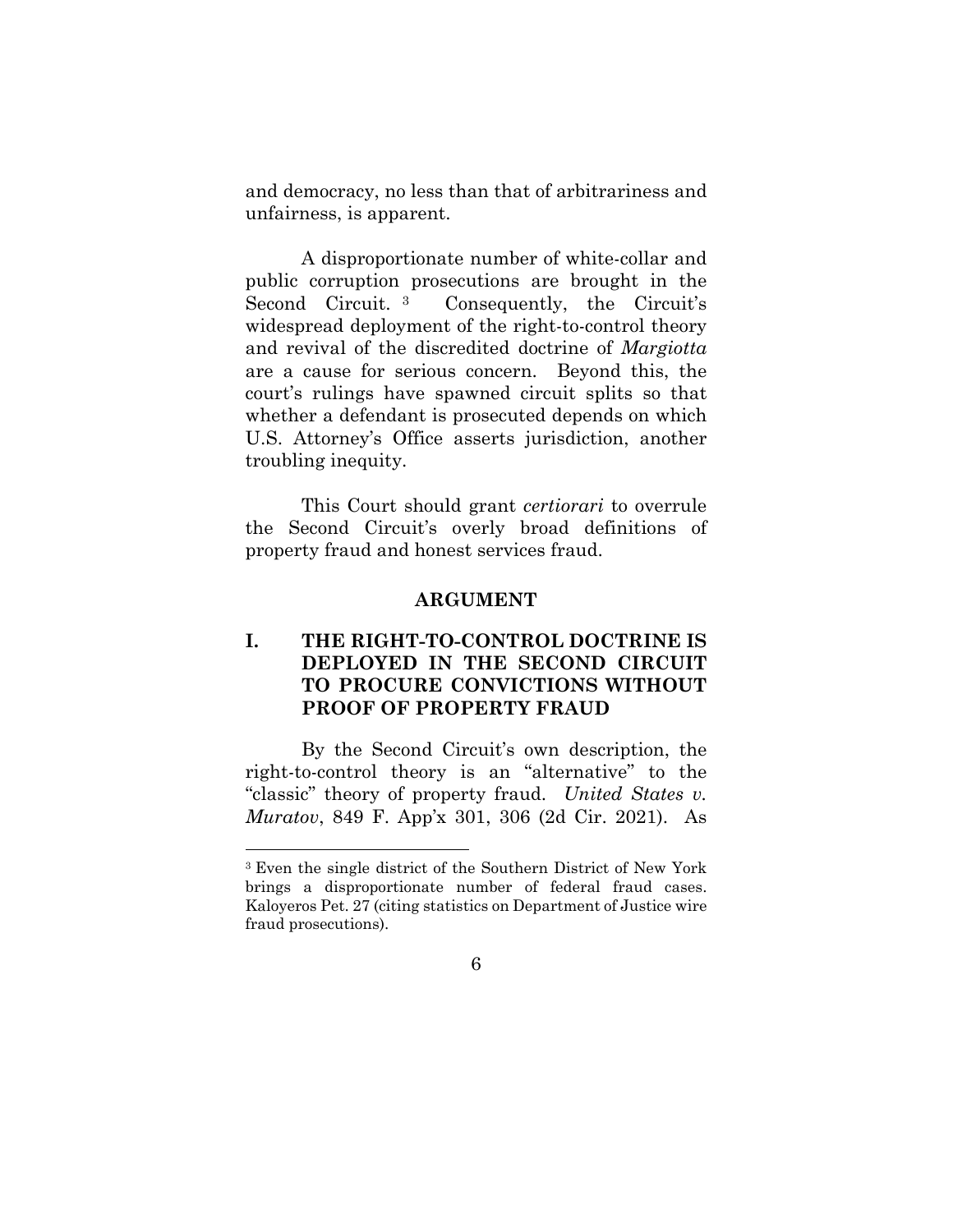demonstrated in the Petitioners' briefs, this alternative theory wrongly counts as "property" an intangible right-to-control that is not a traditional property right and cannot be "obtained." *E.g.*, Aiello & Gerardi Pet. 25, 28-33. And it wrongly equates mere interference with a right *incident* to property with the requisite deprivation of *property* itself. *E.g.*, Ciminelli Pet. 19. The consequence is to permit the non-disclosure of information to be prosecuted as federal property fraud. *E.g.*, Aiello & Gerardi Pet. 2.

A key rationale for giving "limiting" interpretations to the essential elements of federal fraud statutes is to protect against prosecutorial overreach. *Skilling*, 561 U.S. at 405, 412-13; *see also McDonnell*, 136 S. Ct. at 2372-73 ("we cannot construe a criminal statute on the assumption that the Government will 'use it responsibly'" (quoting *United States v. Stevens*, 559 U.S. 460, 480 (2010))). Prosecutors in the Second Circuit have demonstrated that the danger of arbitrary enforcement arising from the availability of the "alternative" doctrine is real, vesting excessive latitude in the hands of prosecutors, with the attendant dangers of vagueness, lack of notice, and encroachment on criminal jurisdiction traditionally reserved to states.

Juries left to draw the "fine" line that purportedly separates fraud from deceit, 13 F.4th at 171, have returned guilty verdicts against defendants proven to have engaged in only deceit. This case is a paradigm of how the malleability of the right-tocontrol doctrine permits a court to affirm convictions based on line-drawing that a jury cannot reasonably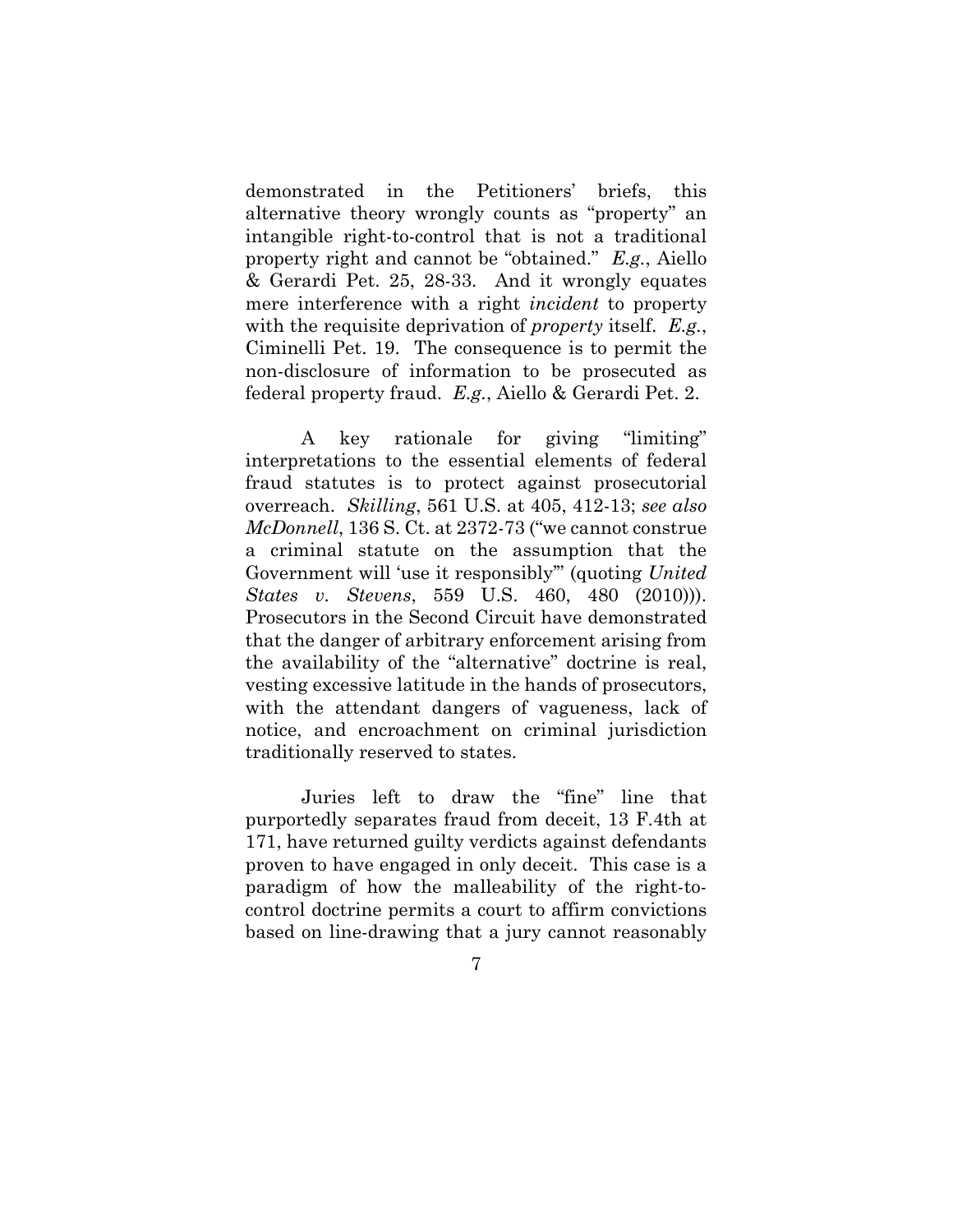be asked to undertake, and that the jury in this case was not even tasked to undertake.

#### **A. Prosecutors Rely On The Elastic Doctrine When There Is Deceit But They Cannot Prove Contemplated Economic Harm**

The use of the right-to-control theory by prosecutors in the Second Circuit has taken root and proliferated in the decades since the Second Circuit approved the theory. As NYCDL has substantiated elsewhere, even during the last ten to twelve years, scores of prosecutions in the Second Circuit, brought against over 100 defendants, have been founded in whole or in part on the right-to-control doctrine.<sup>4</sup> Far from being an obscure or disfavored alternative, the right-to-control doctrine has become the prosecutor's bread-and-butter in complex wire and mail fraud prosecutions in the Second Circuit.

The abuses of the right-to-control theory of which Petitioners warn, *e.g.* Aiello & Gerardi Pet. 2-3, 34-35, Ciminelli Pet. 21-22, are already reality. Nondisclosure of information has been converted to mail and wire fraud without a showing of contemplated economic harm. Prosecutors deploy the doctrine to criminalize deceit, without more, in diverse factual contexts, targeting conduct Congress has chosen not to regulate, the breaking of rules of private

<sup>4</sup> *See* Appendix to Brief for *Amicus Curiae* New York Council of Defense Lawyers, *Gatto v. United States*, No. 21-169 (chart compiling right-to-control prosecutions).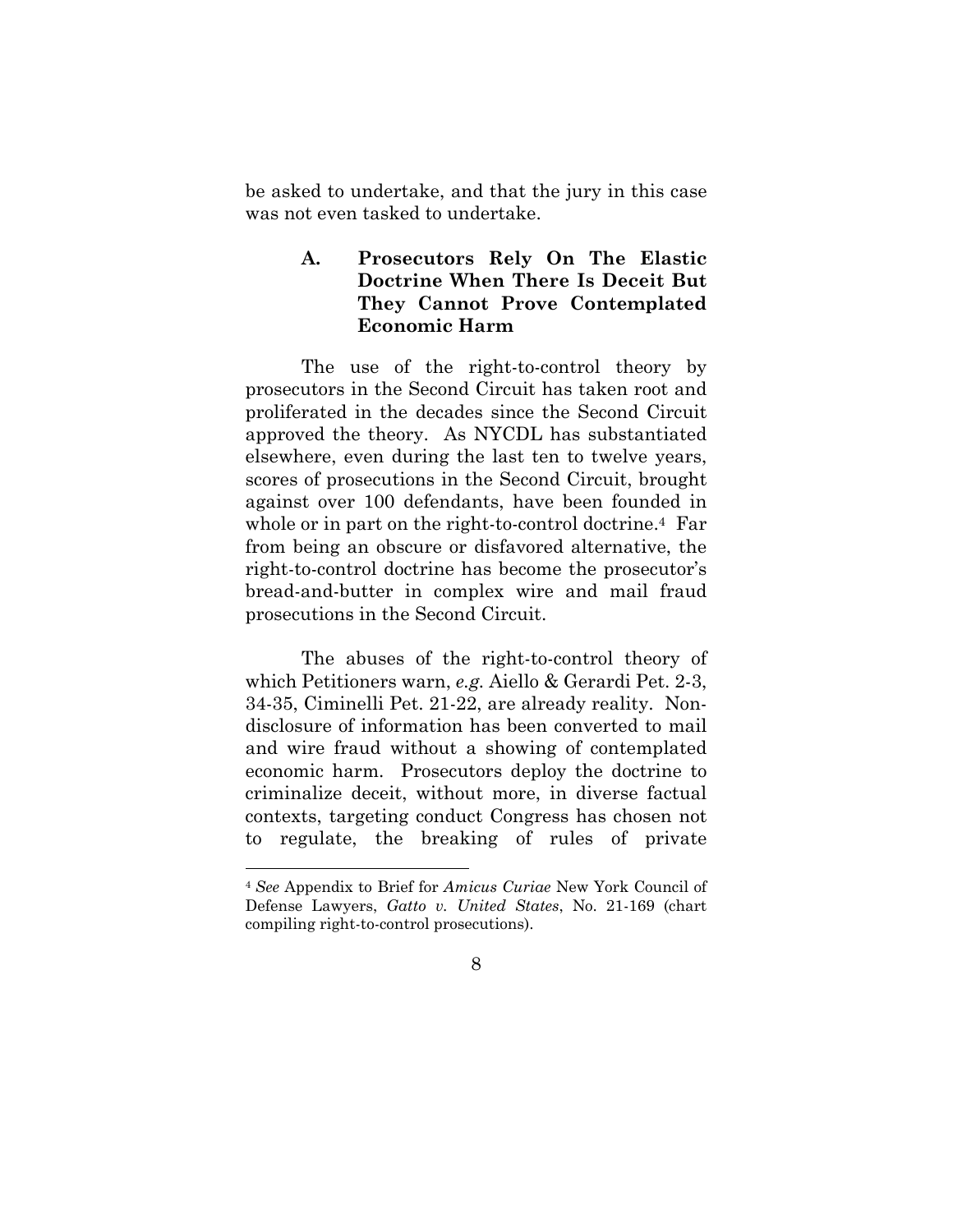organizations, and breaches of oral promises that would be unenforceable as a matter of contract law.

The ability of prosecutors to pluck out and punish misrepresentation or non-disclosure, without an objective to obtain property, has effectively enabled them to use the fraud statutes as an instrument of regulatory power. Novel right-to-control cases announced to great media fanfare have criminalized business conduct that—before prosecutors stepped in—was addressed at most through state civil remedies and, because of the absence of harm, uncomplained of, even by those prosecutors later called "victims." The blunt and unpredictable instrument of prosecutorial discretion has displaced and upended longstanding mechanisms to enforce standards of conduct: regulation, contract law, and codes of ethics.

Defendants of whom the prosecutors choose to make examples suffer the most punishing and direct consequences. Some have been convicted and sentenced based on the right-to-control theory. Others have been acquitted, either at or after trial. The government has also brought and later abandoned charges based on the theory. Even defendants who ultimately prevail, however, do so only after suffering crushing reputational harm and spending years and substantial resources fending off the allegation that they deprived others of an intangible right.

We offer some examples of how the doctrine has been used in the Second Circuit to prosecute cases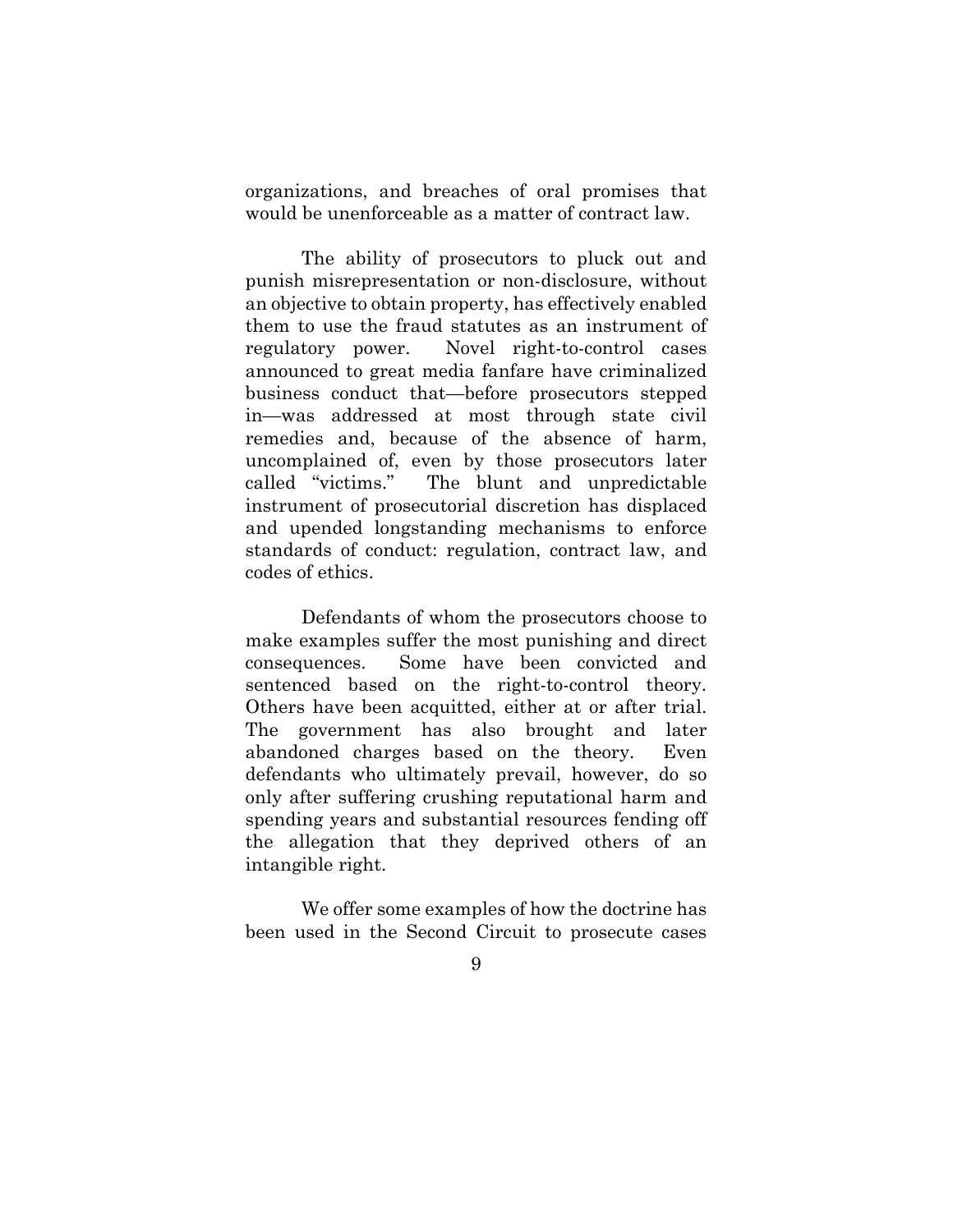that are beyond the reach of the property fraud statutes:

*Turning Deceit in the Job Hiring Process into Federal Property Fraud*. Two related cases, *see* Info. at 1-5, *United States v. Dunn*, 20 Cr. 181 (D. Conn. Oct. 5, 2020); Info. at 1-4, *United States v. Perez*, 20 Cr. 180 (D. Conn. Oct. 5, 2020), are examples of the use of the right-to-control doctrine to prosecute city officials for steering a municipal hiring process. *Dunn*  and *Perez* illustrate that the same right-to-control theory at issue in Petitioners' case supports federal prosecutions of the prosaic misconduct of cheating on a civil service examination or lying in a job application.

In *Dunn* and *Perez*, two Bridgeport city officials were charged with conspiring to commit wire fraud after one defendant, the city's personnel director, misappropriated information concerning the City's process for hiring a police chief to ensure that his preferred candidate (who received a preview of examination questions stolen by the director) would get the job. While the scheme steered the City's hiring process to a favored candidate, it did not target the City's property. The money budgeted for hiring and salary would have been spent regardless of the scheme. Nevertheless, prosecutors secured guilty pleas by casting the offense as "depriving the City of financially valuable information relevant to its decision on how to allocate the permanent police chief position and the resulting employment contract." *Id.*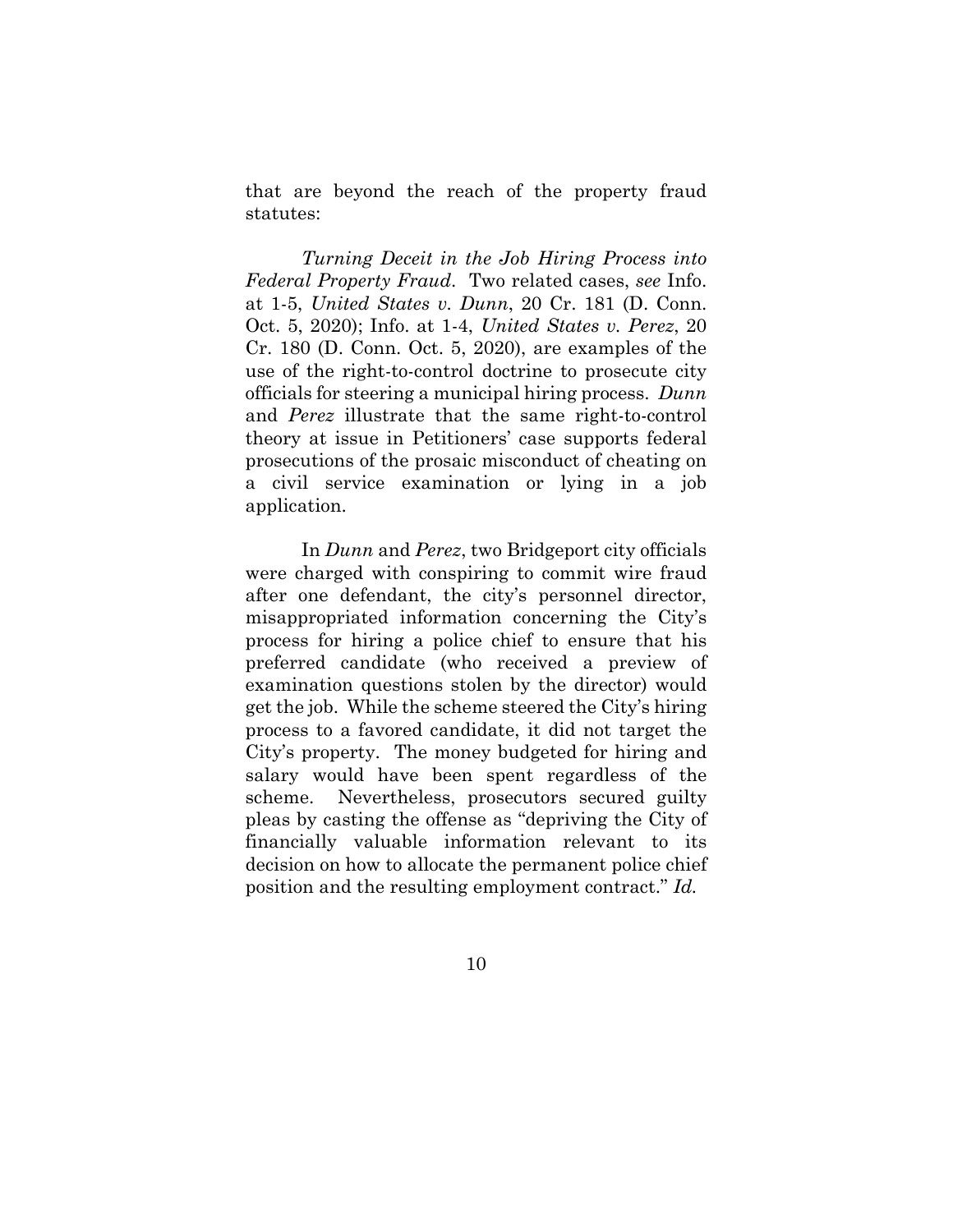Evidently the government felt it would be difficult to prove that the defendants sought to wrongly obtain property from the city, so it reframed the allegations in right-to-control terms. This is a primary function of the right-to-control doctrine as applied in practice: to dilute the property component of property fraud to such a degree that misrepresentation or deceit itself—depriving an alleged victim of the ability to make an informed economic decision—becomes the offense. *Dunn* and *Perez* show that, taken to its logical conclusion, this short-cut can be used to turn into a federal offense any misrepresentation in an employment application, or any misuse of workplace information, in either the public or private sector.

*Charging Undisclosed Self-Dealing as Property Fraud.* Both *United States v. Finazzo*, 850 F.3d 94 (2d Cir. 2017), and *United States v. Viloski*, 557 F. App'x 28 (2d Cir. 2014), *cert. denied*, 135 S. Ct. 1698 (2015), involved employees who failed to disclose kickbacks that gave them a financial interest in transactions they authorized on behalf of their employers.

In both cases, the transactions that generated the kickbacks did not harm the employer, which got the goods or services it paid for. The defendants in both cases were convicted on the right-to-control theory; indeed, the jury in *Finazzo acquitted* the defendant on charges of mail and wire fraud based on the classic theory that he "inten[ded] to deprive [his employer] of money." *Finazzo*, 850 F.3d at 96-97. The Second Circuit nonetheless found that the defendants' failure to disclose their kickbacks deprived their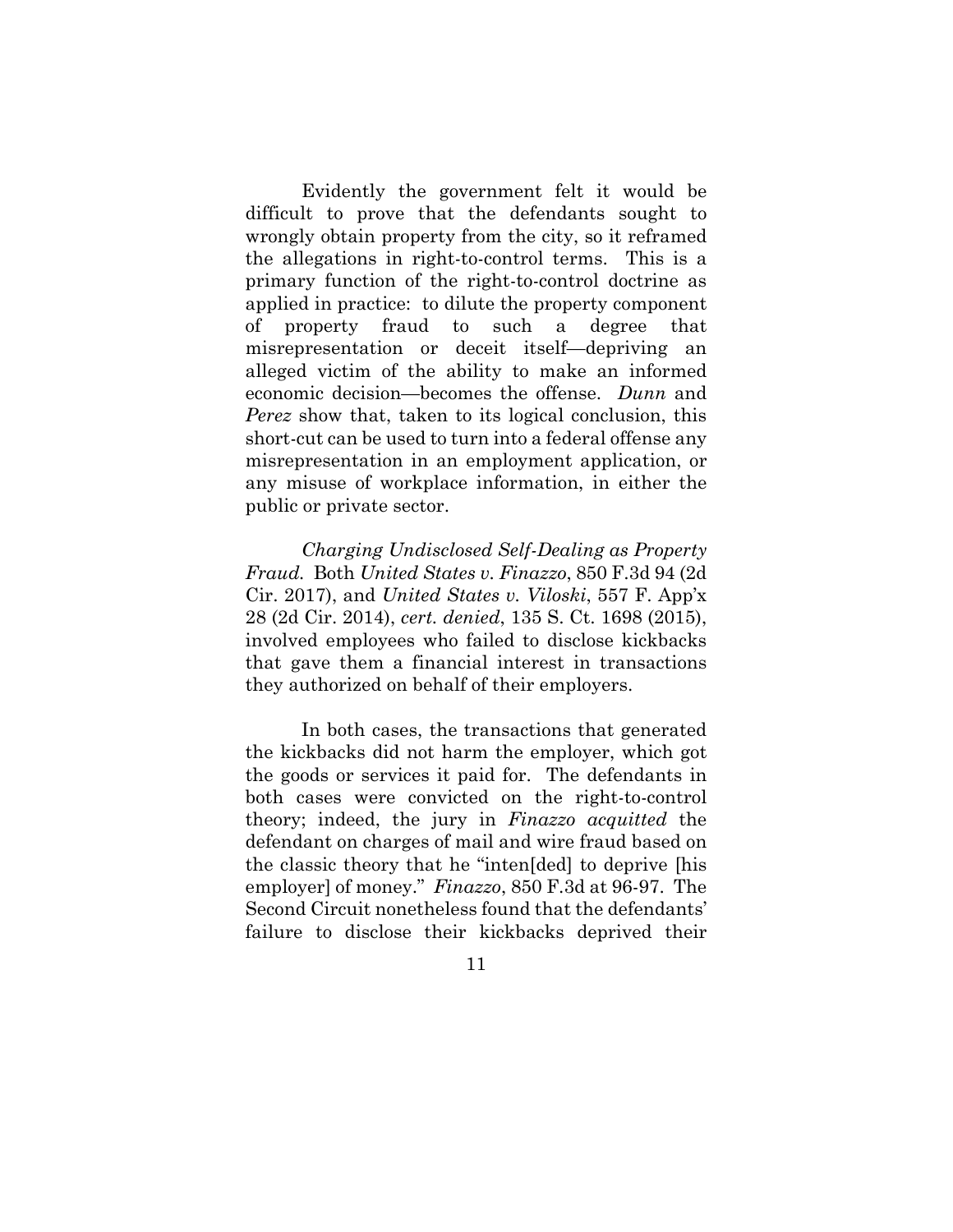employers of "potentially valuable economic information" and could have caused tangible economic harm because the employers "could have negotiated . . . better deal[s] for [themselves]" had they known of the kickbacks. *Finazzo*, 850 F.3d at 110-12; *Viloski*, 557 F. App'x at 34.

No less than *Dunn* and *Perez, Finazzo* and *Viloski* illustrate how the right-to-control doctrine renders the "property" element of property fraud essentially meaningless. Any scheme that induces someone to enter into a contract on the basis of inaccurate information necessarily deprives that person of the opportunity to enter into the contract on better terms. Unfaithful employees who accept kickbacks may violate state commercial bribery laws or 18 U.S.C. § 1346. But unless an object of their scheme is to cause their employer to enter into an economically disadvantageous transaction, they are not guilty of property fraud.

*Criminalizing Unethical Behavior In Businesses and Private Organizations.* Prosecutors also have reached for the right-to-control doctrine in high-profile cases to criminalize conduct falling outside of property fraud that was common in the affected industry. In these cases, too, prosecutors backstopped the classic property fraud theory with the "alternative" right-to-control theory because of the difficulty, or impossibility, of proving intended loss.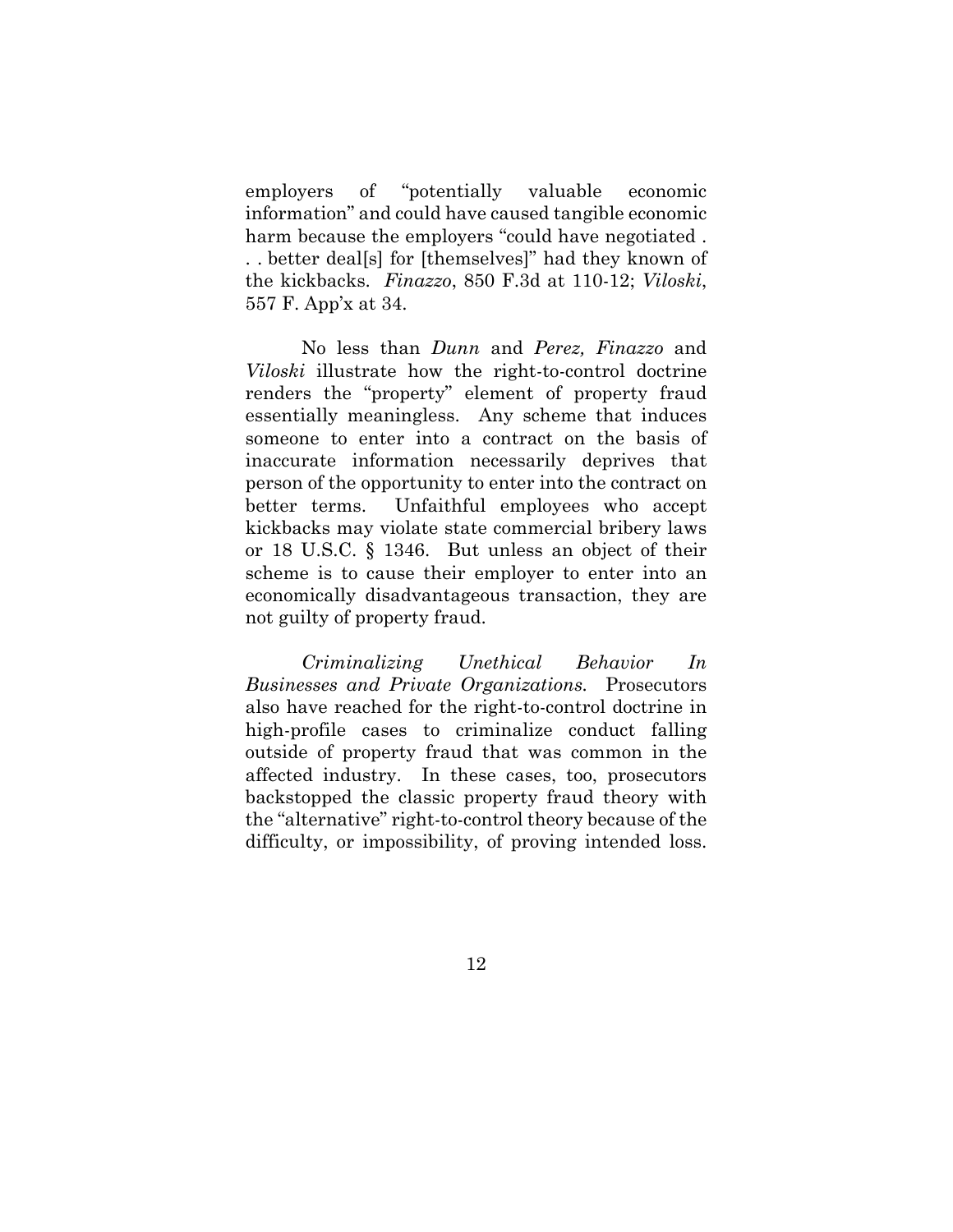Convictions were affirmed in reliance on the alternative theory.

One prominent example was the prosecution of two Adidas personnel and a sports agent based on payments to parents of student-athletes in violation of NCAA amateurism rules. *United States v. Gatto*, 986 F.3d 104 (2d Cir.), *cert. denied*, 142 S. Ct. 710 (2021). The defendants did not seek to obtain property from the universities that were the purported victims of the wire fraud charges; rather, defendants stood to gain only if students attended the Adidas-sponsored universities and the university sports teams generated greater revenues for themselves and Adidas. Convictions were nevertheless obtained and affirmed on appeal because "[d]efendants deprived the Universities of information that would have helped them decide whether to award the Recruits athletic based aid." *Id*. at 116. Previously, the NCAA rules at issue were enforced through internal disciplinary measures like fines or suspensions or, in most cases, not enforced at all.

Other cases targeted unregulated dealings in the financial industry among sophisticated counterparties. Prosecutors in the District of Connecticut commenced one of the few federal prosecutions of senior traders of residential mortgage backed securities ("RMBS") after the 2008 mortgage meltdown. *United States v. Gramins*, 939 F.3d 429, (2d Cir. 2019). The indictment alleged that three senior traders at Nomura Securities had schemed to defraud their customers "to obtain money or property, including the right to make a discretionary economic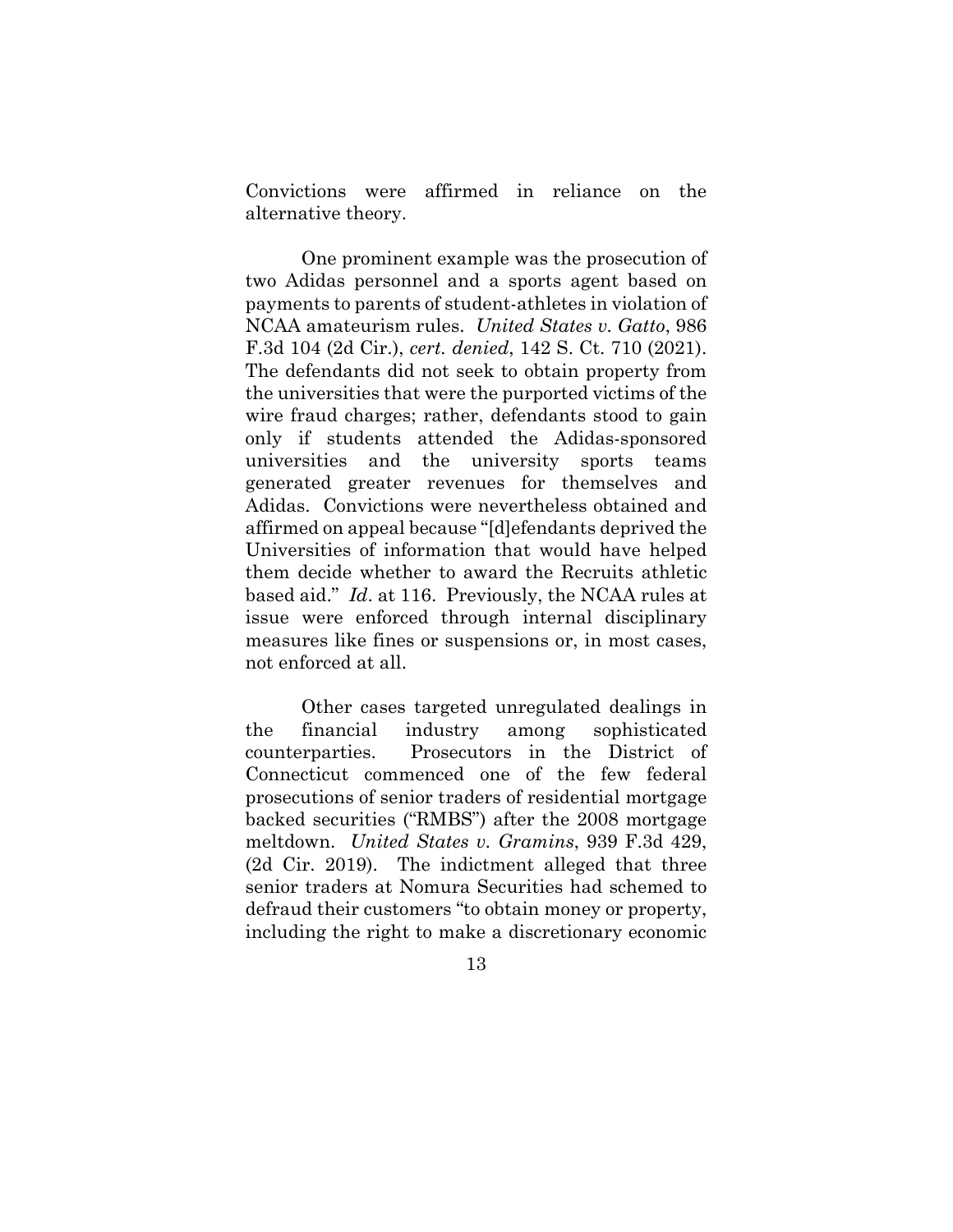decision." Third Superseding Indictment, ¶ 32.a, *United States v. Shapiro et al.*, 15 Cr. 155 (D. Conn. March 6, 2017), ECF No. 307. The customers were themselves sophisticated institutional investors to whom the Nomura traders owed no duty, and defendants presented proof at trial—apparently largely credited by the jury—that their admittedly deceitful bluffing about simultaneous price negotiations with other counterparties was widespread in the RMBS market and not relied on by their customers.5 In *United States v. Johnson*, 945 F.3d 606 (2d Cir. 2019), *cert. denied*, 141 S. Ct. 687 (2020), prosecutors charged a senior bank executive with wire fraud for having driven up the price of currency that was the subject of a foreign exchange contract, in violation of an oral promise to the counterparty, despite failing to contest that the counterparty received the full benefit to which it was entitled under the contract or that the contract contained an integration and merger clause. *Id.* at 613; Brief for the United States at 10-11, *United States v. Johnson*, No. 18-1503 (2d Cir. May 18, 2018), ECF No. 57. The Second Circuit affirmed on the ground that Johnson had deprived the counterparty of

<sup>5</sup> *See United States v. Shapiro*, 2018 WL 2694440, at \*2, 3 (D. Conn. June 15, 2018), *rev'd and remanded sub nom. Gramins*, 939 F.3d at 429. After seven years of litigation, these prosecutions have ended largely with acquittals or deadlock on most counts. Verdict Form, *United States v. Shapiro et al.*, 15 Cr. 155 (D. Conn. June 15, 2017), ECF No. 431.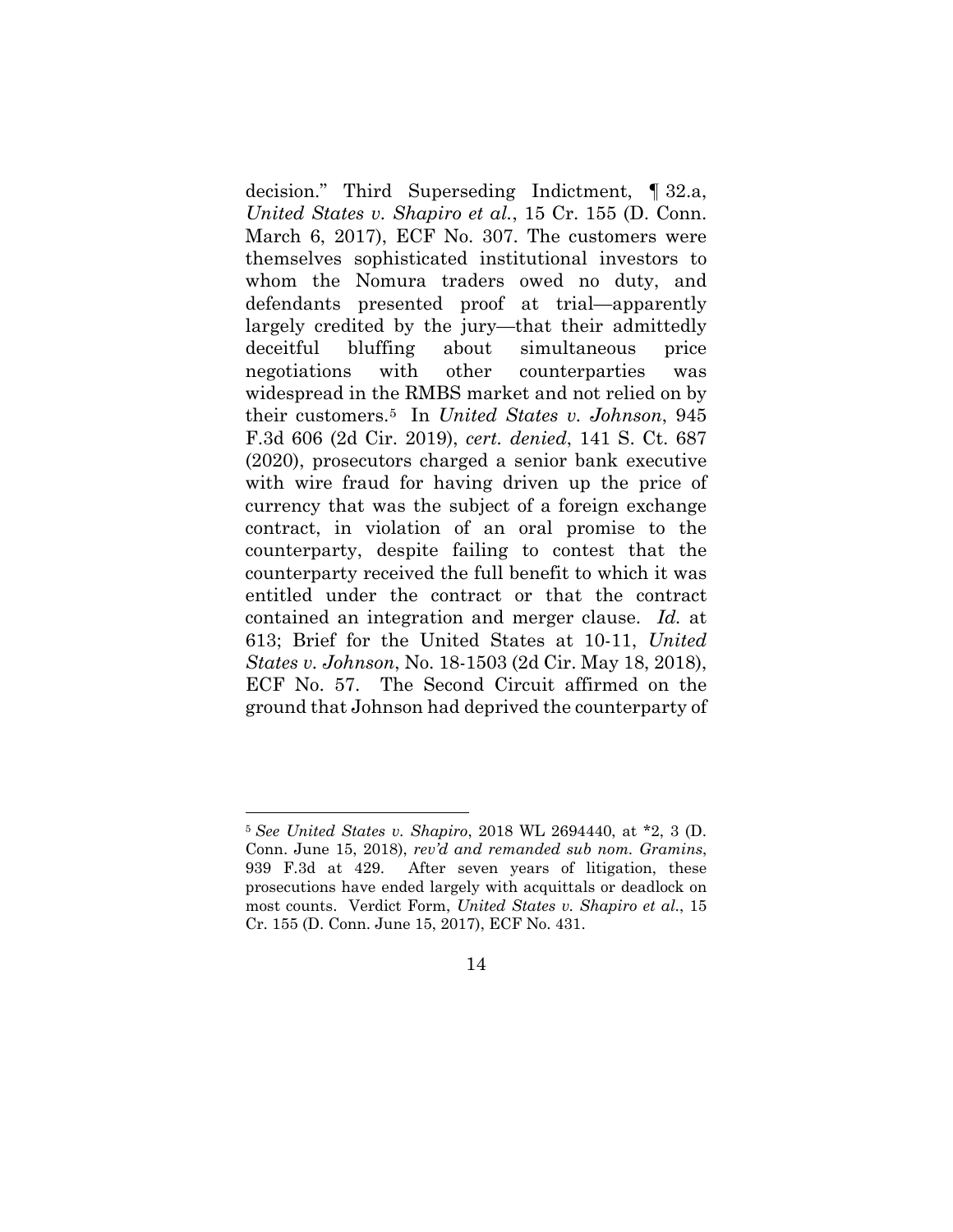its interest "in controlling his or her assets." *Id.* at 612.

\*\*\*\*\*

In sum, prosecutors in the Second Circuit have fulfilled the prescient warning that if federal prosecutors "could prosecute as property fraud every lie . . . the result would be . . . a sweeping expansion of federal criminal jurisdiction." *Kelly*, 140 S. Ct. at 1574 (citation omitted). Defendants like the Petitioners have been convicted *solely* on the right-tocontrol theory, but prosecutors reap undeniable gains simply from gaining the ability to charge and pursue the less-demanding theory. As the Chief Justice has observed, when criminal statutes are afforded their broadest conceivable interpretation, federal prosecutors have "extraordinary leverage" to charge aggressively and to extract guilty pleas. Tr. of Oral Argument at 31, *Yates v. United States*, 574 U.S. 528 (2015) (No. 13-7451). The very real consequence of the expansiveness and ambiguity is that those in government and industry bear the burden of guessing the forms of misconduct that federal prosecutors will next put in their cross-hairs.

# **B. Jury Instructions On The Right To Control Demonstrate The Doctrine's Elasticity And Incoherence**

Another reason to invalidate the right to control theory is that the jury instructions are so unintelligible that juries are not able to reliably apply them, even taking into account the usual presumption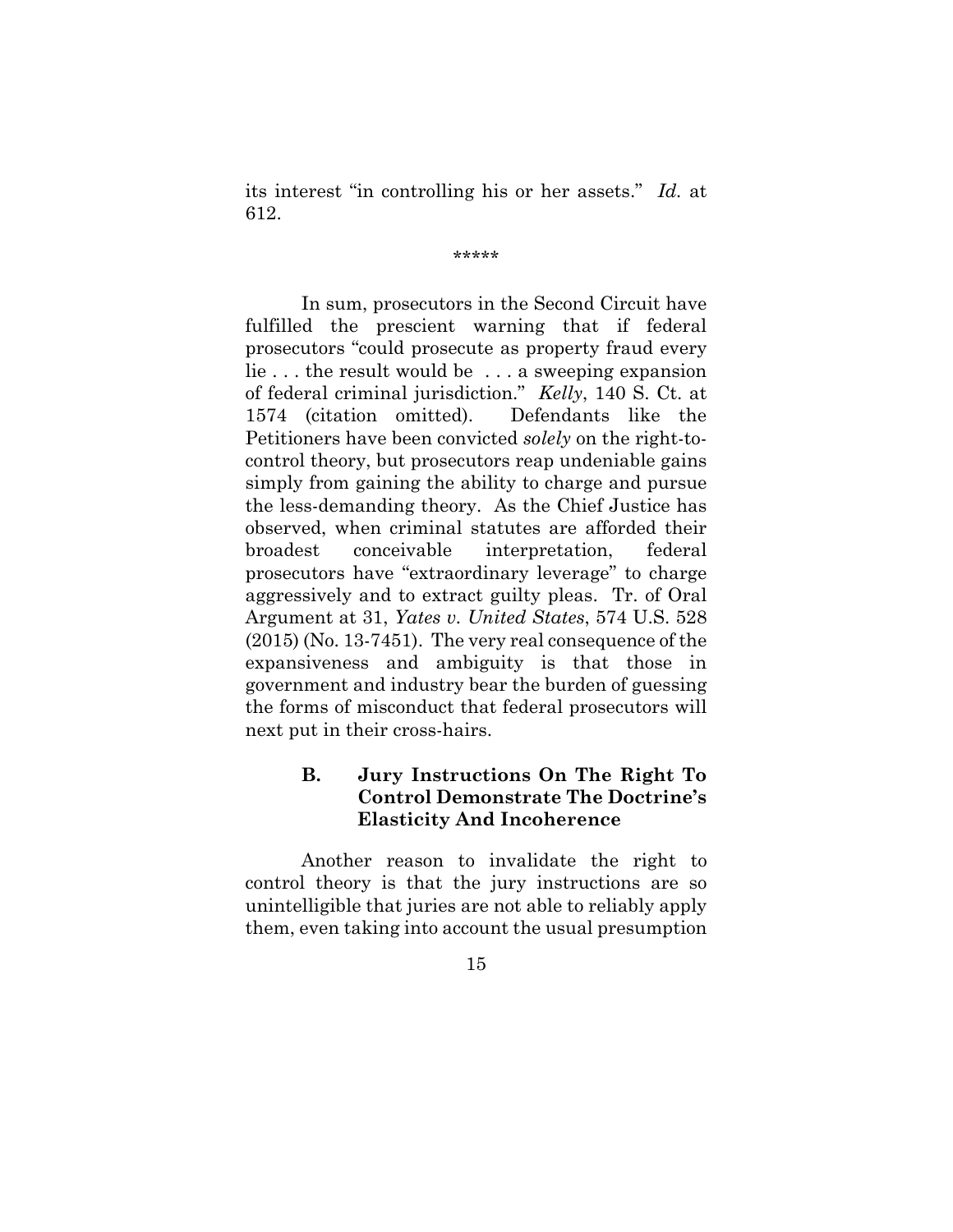that jurors follow instructions. *See Penry v. Johnson*, 532 U.S. 782, 798-99 (2001) (reversing the denial of a habeas petition in a capital case where a "confusing" jury instruction made it "logically and ethically impossible for a juror" to follow the instructions on consideration of mitigating evidence); *Bollenbach v. United States*, 326 U.S. 607, 613 (1946) ("A conviction ought not to rest on an equivocal direction to the jury on a basic issue"). The right-to-control theory invites jurors to criminalize deceit without contemplation of harm.

The right-to-control instruction in which the Second Circuit found no infirmity below stated, in relevant part:

> [I]n order to prove a scheme to defraud, the government must prove that the alleged scheme contemplated depriving Fort Schuyler of money or property. Property includes intangible interests such as the right to control the use of one's assets. The victim's right to control the use of its assets is injured when it is deprived of potentially valuable economic information that it would consider valuable in deciding how to use its assets. In this context, "potentially valuable economic information" is information that affects the victim's assessment of the benefits or burdens of a transaction, or relates to the quality of goods or services received or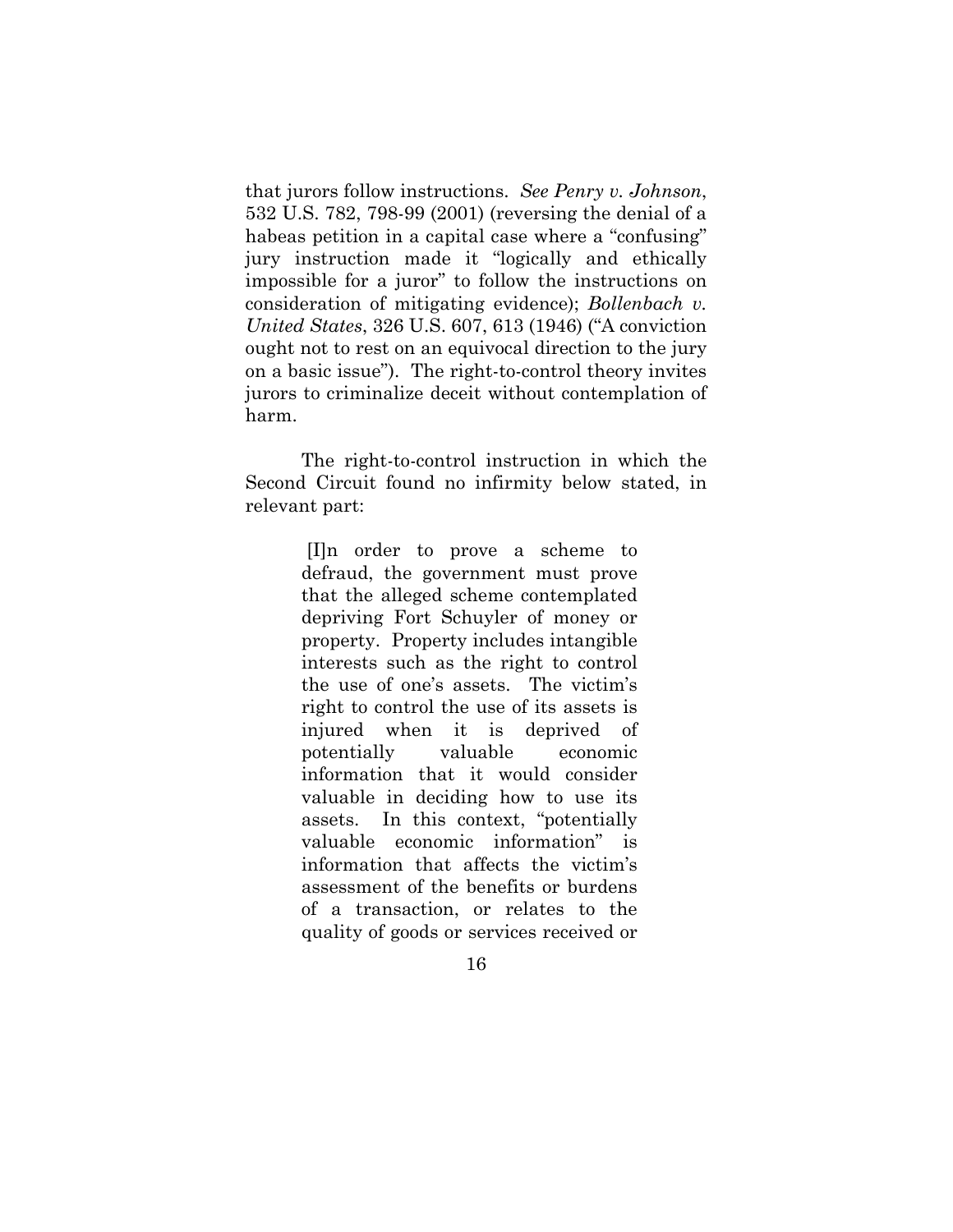the economic risks of the transaction. If all the government proves is that the defendant caused Fort Schuyler to enter into an agreement it otherwise would not have, or caused Fort Schuyler to transact with a counterparty it otherwise would not have, without proving that Fort Schuyler was thereby exposed to tangible economic harm, then the government will not have met its burden of proof. In this regard, economic harm is not limited to monetary loss. Instead, tangible economic harm has been proven if the government has proven that the scheme, if successful, would have created an economic discrepancy between what Fort Schuyler reasonably anticipated it would receive and what it actually received.

Ciminelli App. 60a-61a; *see also Percoco*, 13 F.4th at 175 (noting that "this charge closely tracked the language set forth in our prior opinions").

This instruction, which aggregates and condenses three decades of at times internally inconsistent Second Circuit law, is complex, dense, and confusing, whether heard or read. Nor does parsing the instruction improve one's ability to apply it reliably. The instructions require the jury to find that the defendants' scheme "contemplated depriving Fort Schuyler of money or property," and permit the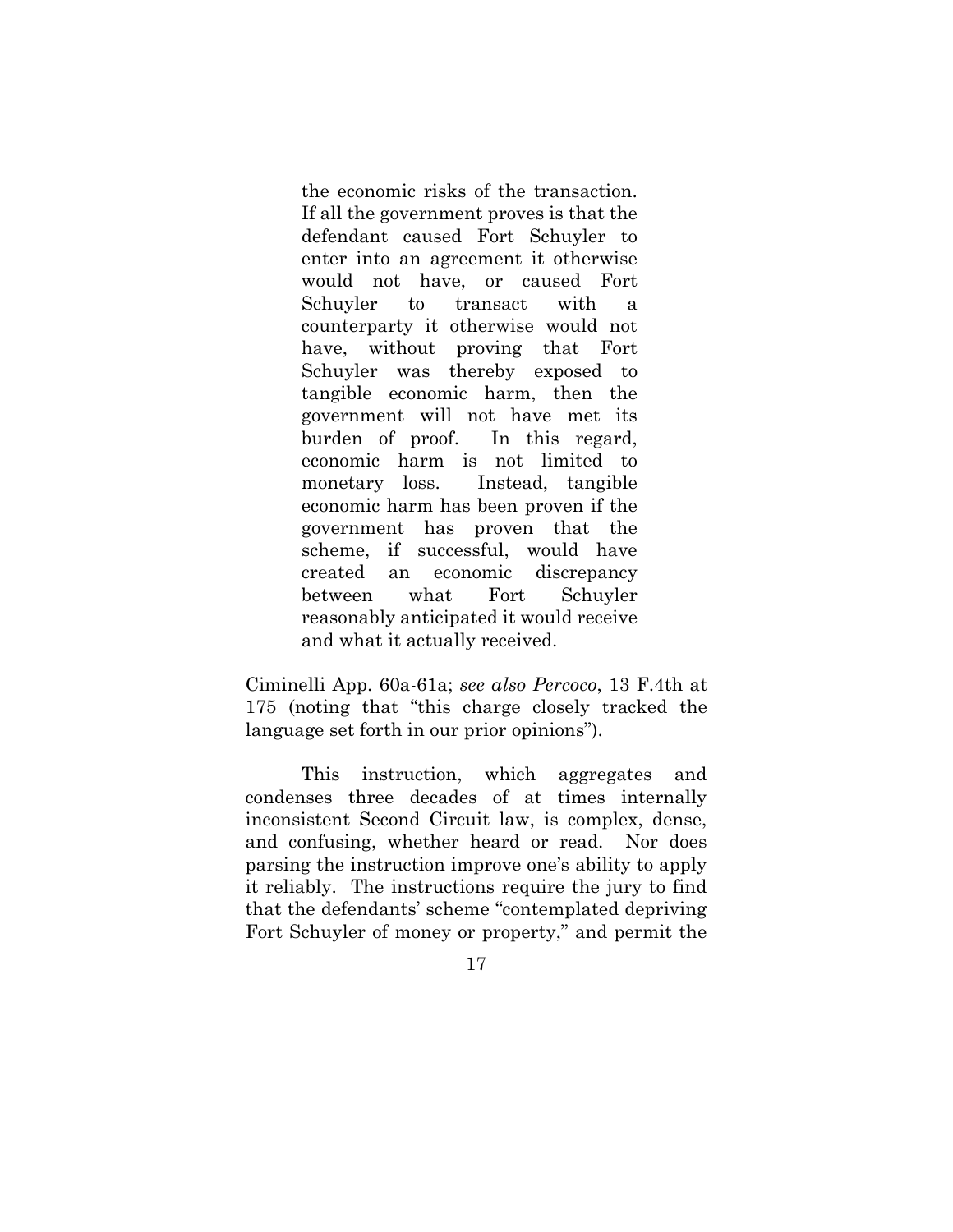jury to consider a "right to control the use of one's assets" as "property." It adds that this "property" can be deemed "injured" when the victim "is deprived of potentially valuable economic information," which it defines as information "that affects the victim's assessment of the benefits or burdens of a transaction, or relates to the quality of goods or services received or the economic risks of the transaction."

These instructions permit a juror to convict based on reasoning that in a transaction, all information has potential economic value, thus making deceit the only issue the juror has to resolve. The juror could think that anyone would assess the "economic risks of the transaction" differently with knowledge that he or she had been lied to. By such reasoning, the deceit itself becomes the basis for finding proven the additional and different element of contemplated economic harm.

It puts no guardrails around such juror logic, moreover, to instruct that "if all the government proves is that the defendant caused Fort Schuyler . . . to transact with a counterparty it otherwise would not have, without proving that Fort Schuyler was thereby exposed to tangible economic harm," the government will have failed to meet its burden. Under this formulation, the government is only required to prove that "expos[ure] to tangible economic harm" was caused by the scheme (*i.e.*, a consequence), not that defendants intended an exposure to tangible economic harm *(i.e.*, defendant's state of mind). The Second Circuit interpreted the requirement precisely this way below, stating that the law requires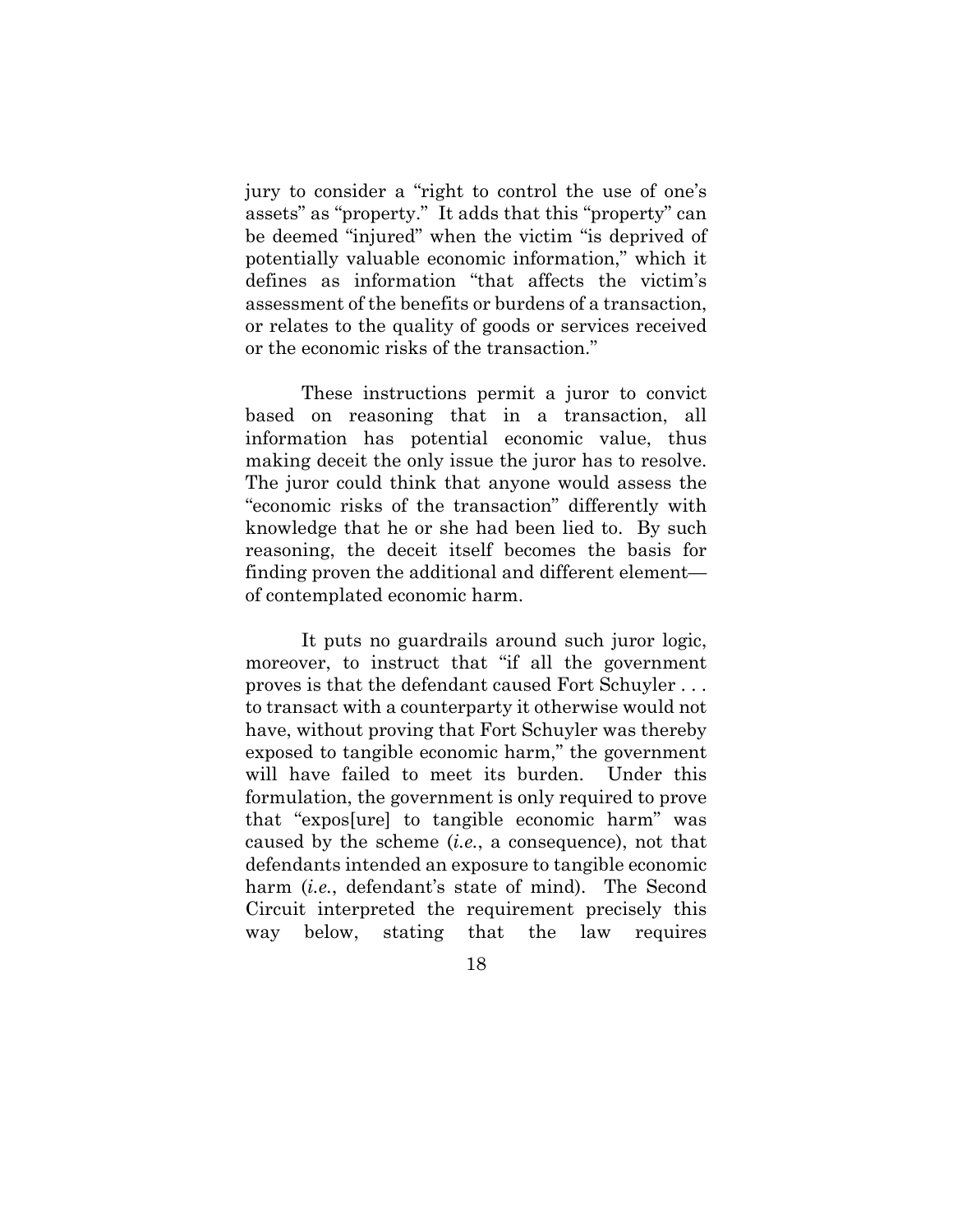"misrepresentations or non-disclosures [that] can or do *result in* tangible economic harm." 13 F.4th at 170 (emphasis supplied) (quoting *Finazzo*, 850 F.3d at 111).

The Second Circuit acknowledged below that the right-to-control theory demands *more* than a "scheme[] that do[es] no more than cause their victims to enter into transactions they would otherwise avoid." 13 F.4th at 171. The court based its affirmance of Petitioners' convictions on its conclusion that Petitioners' conduct crossed the "fine line" that separates such non-crimes from mail and wire fraud because the "scheme[] . . . depend[ed] for [its] completion on a misrepresentation of an essential element of the bargain." *Id*. (citing *Shellef*, 507 F.3d at 108).

But a lie intended to induce the victim to enter into a transaction it would otherwise avoid—deceit is *all* the jury found if it concluded that the defendant merely deprived a counterparty of potentially valuable economic information without intending to cause economic harm. The *sine qua non* of property fraud—an intent to deprive a victim of property—has been eliminated.

In addition, the very fact the Second Circuit deemed necessary to affirm the convictions was not one the instructions asked the jury to find. The jury was never instructed that it had to find the "misrepresentation of an essential element of the bargain." In fact, the court *rejected* the proposed defense instruction that the jury must acquit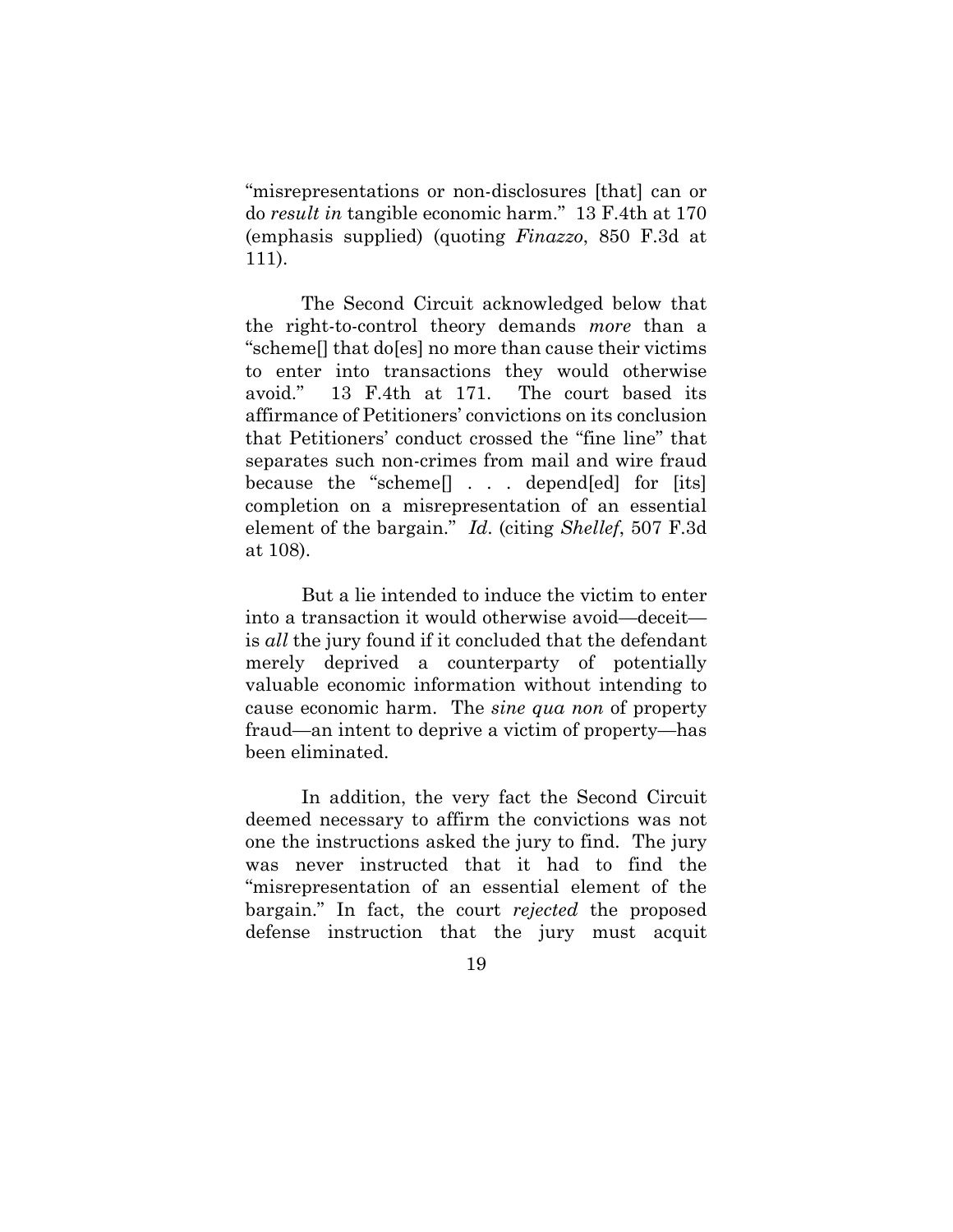Petitioners if Fort Schuyler "received, and was intended to receive, the full economic benefit of its bargain." C.A. App. 960-61, 1439, 1449.

An individual's liberty should not depend on jury instructions that define the purported crime in such broad and malleable terms as is the case under the Second Circuit's right-to-control theory. If Congress were to enact a statute setting forth an offense in such terms—a virtually unthinkable proposition—such a law surely would be struck down as unconstitutionally vague. *Cf. Skilling*, 561 U.S. at 411 n.44 ("If Congress were to take up the enterprise of criminalizing 'undisclosed self-dealing by a public official or private employee,' it would have to employ standards of sufficient definiteness and specificity to overcome due process concerns."). An equally indefinite and manipulable judge-crafted jury instruction, issued without Congress' imprimatur, is no more valid.

- **II. THE SECOND CIRCUIT'S RULING UNDULY EXPANDS HONEST SERVICES FRAUD TO NON-GOVERNMENT OFFICIALS AND INTRODUCES UNCERTAINTY AS TO WHO OWES A FIDUCIARY DUTY TO THE PUBLIC.** 
	- **A. This Court Has Repeatedly Limited The Doctrine Of Honest Services Fraud.**

Over thirty years ago, in *McNally v. United States*, the Court rejected "honest services fraud"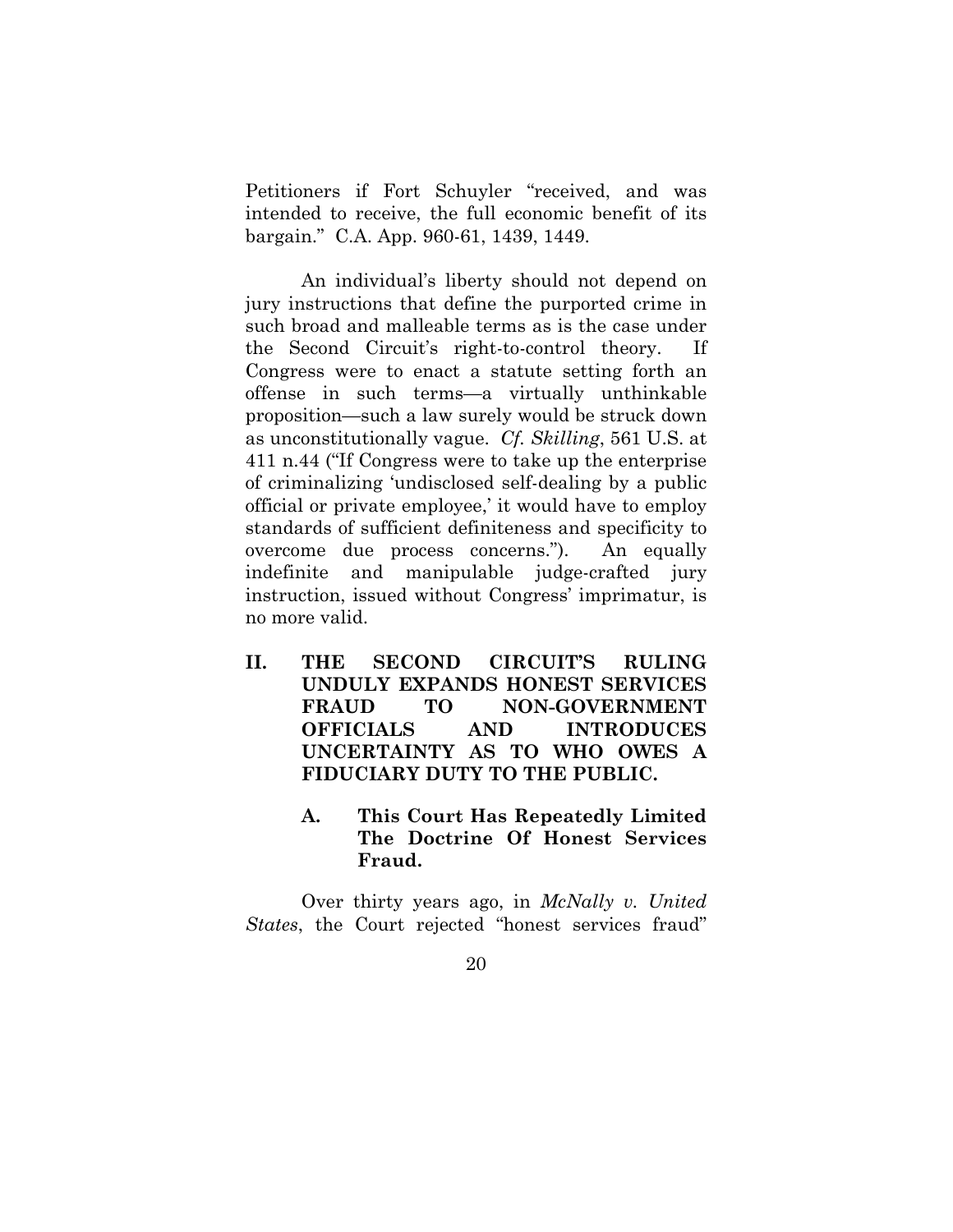entirely, holding that wire and mail fraud crimes require a scheme to deprive a victim of tangible property. 483 U.S. at 360. In doing so, the Court rejected a concept with "outer boundaries" that were "ambiguous" and "involve[d] the Federal Government in setting standards . . . of good government for local and state officials." *Id*. Even after Congress codified honest services fraud in 18 U.S.C. § 1346, this Court has made clear that "not every corrupt act by state or local officials is a federal crime," *Kelly*, 140 S. Ct. at 1574.

 One key limitation on honest services fraud in the context of a public corruption prosecution is that the defendant must have committed an "official act," a term borrowed from the federal bribery statute. *See McDonnell*, 136 S. Ct. at 2368. An official act "must involve a *formal exercise of governmental power* that is similar in nature to a lawsuit before a court, a determination before an agency, or a hearing before a committee." *Id.* at 2372 (emphasis supplied). Without the "official act" requirement, a government official could be prosecuted for honest services fraud just for engaging in legitimate constituent services, like arranging a meeting between a supporter and a government agency.

 The "official act" in question must also be committed by a public *official* and not by some wellplaced lobbyist or government "insider*.*" *See id.* at 2368. The Court's insistence that there be "a formal exercise of governmental power" demonstrates that honest services fraud is intended to protect the public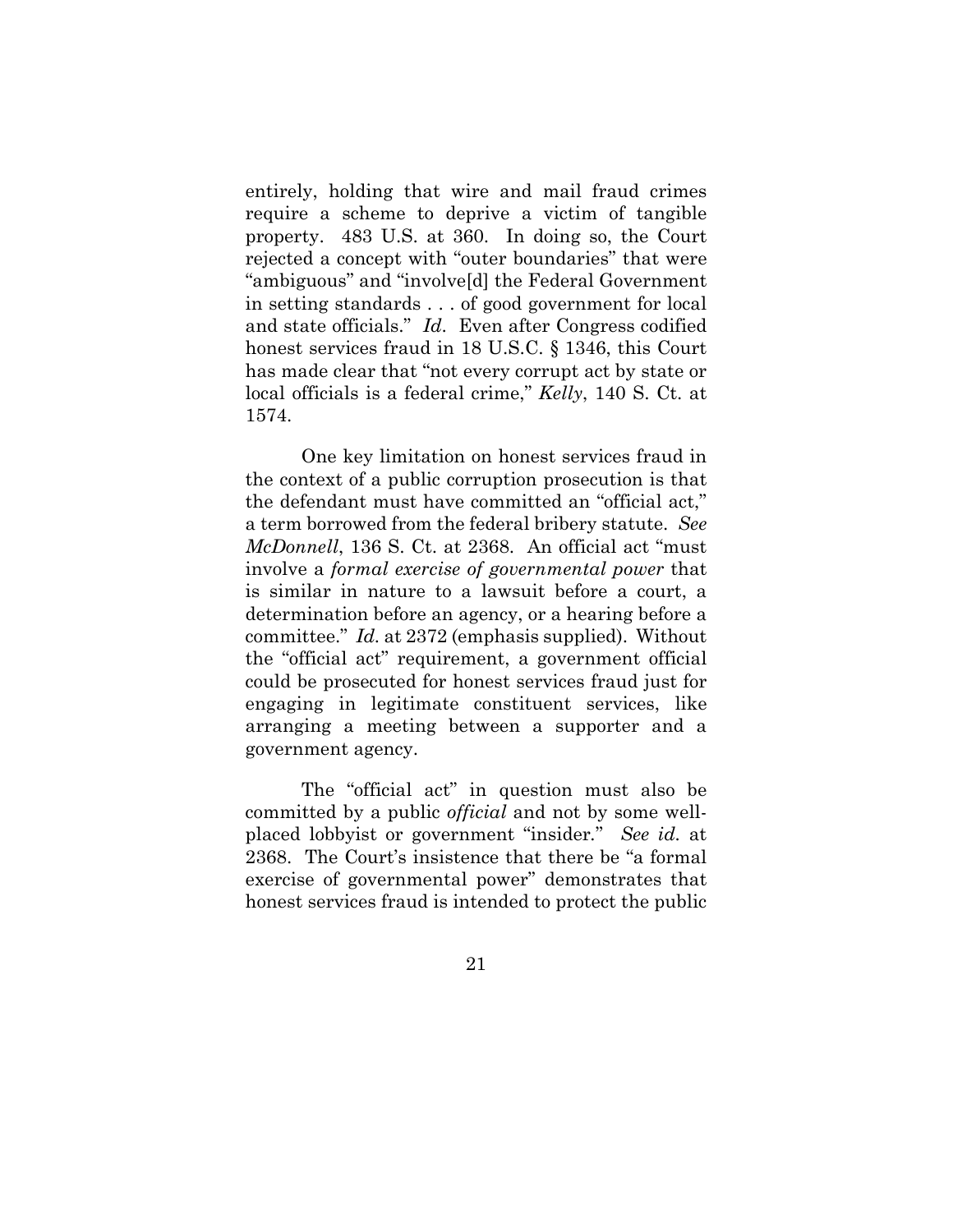from fraudulent schemes by government officials and not by their friends, family, or associates. *Id*.

This is not mere inference from the logic of *McDonnell*. It is supported by reference to the very text of the decision. Three times the Court used the term "official position" to describe the requirements of an official act, s*ee id.* at 2370 (two mentions), 2372 ("[A] public official may . . . us[e] his official position to exert pressure on another official to perform an 'official act' . . . ."). Yet despite this express reference to an "official position," the court below dismissed this portion of *McDonnell* as merely dictum, a "passing reference." 13 F.4th at 196.

*McDonnell* rejected the same expansive and ambiguous reading the government offered in this case. Here, as in *McDonnell*, "[i]n the Government's view, nearly anything a public official accepts—from a campaign contribution to lunch—counts as a *quid*; and nearly anything a public official does—from arranging a meeting to inviting a guest to an event counts as a *quo*." *McDonnell*, 136 S. Ct. at 2372*.* The Court's rejection of this view was based on its concern not to "cast a pall of potential prosecution over" legitimate interactions between public officials and their constituents, "rais[ing] significant constitutional concerns." *Id.* Faced with such ambiguous application of honest services fraud "[o]fficials might wonder whether they could respond to even the most commonplace requests for assistance, and citizens with legitimate concerns might shrink from participating in democratic discourse." *Id.*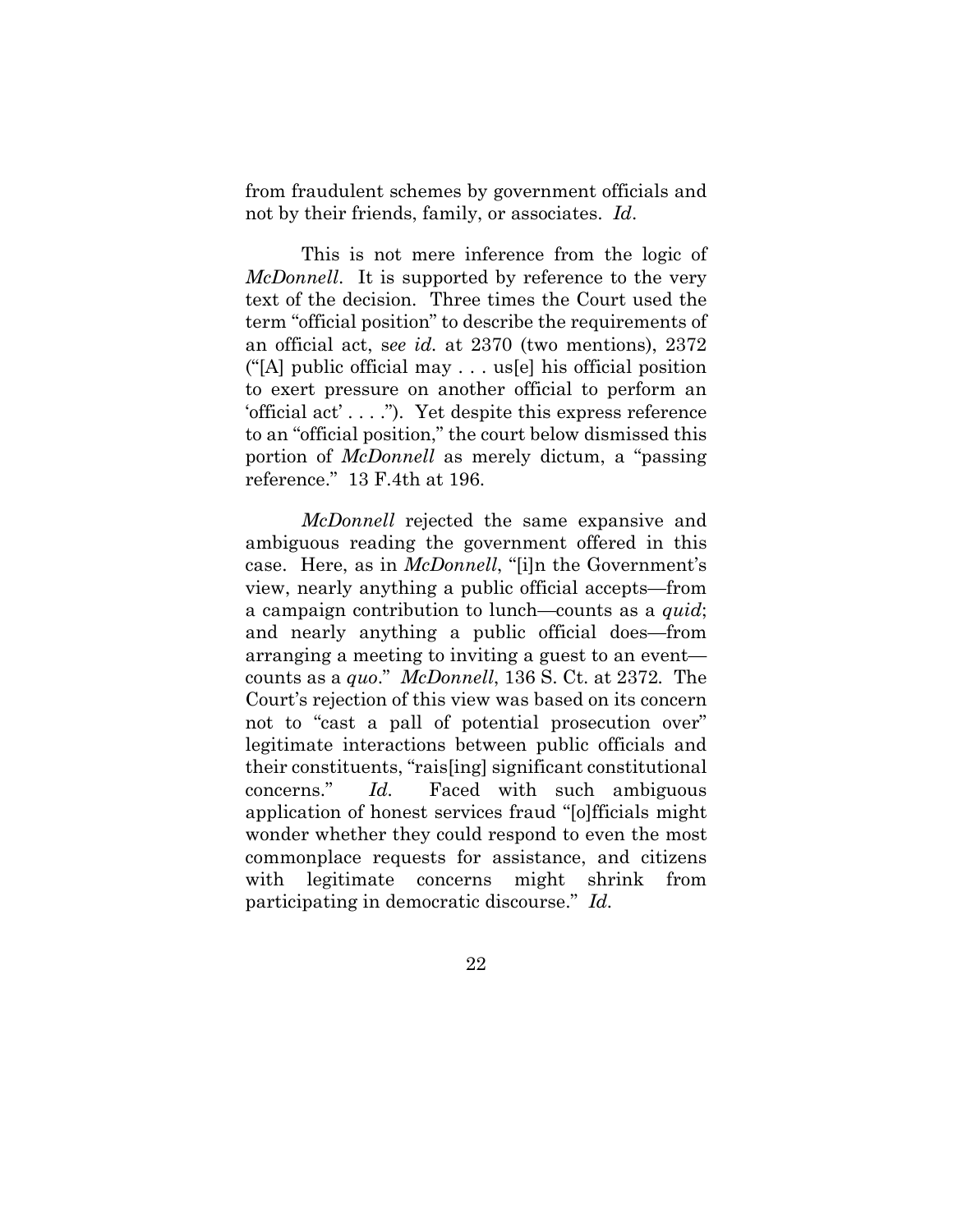In affirming, the Second Circuit relied almost exclusively on *Margiotta*, a case that extended the judicially-created version of honest services fraud beyond formal government officials. But *Margiotta*  predates and was abrogated by *McNally*, and has since been criticized by other Circuit Courts of Appeals. *E.g.*, Aiello & Gerardi Pet. 22. *Margiotta* was wrongly decided to begin with, *e.g.*, Percoco Pet. 21, and there is surely no basis to use that decision to extend honest services fraud in a manner that conflicts with this Court's jurisprudence in *McNally*, *Skilling*, and *McDonnell*.

> **B. To Prevent The Punishment Of Ordinary Advocacy, The Court Should Clarify That A Defendant Must Have An "Official Position" To Owe a Duty Of Honest Services To The Public.**

 The Second Circuit's decision here implicates the same types of concerns that animated this Court's decisions limiting the definition of honest services fraud. At the time of the conduct alleged in the indictment, Mr. Percoco held no government office; he was a private citizen working for the re-election campaign of then-Governor Andrew Cuomo. Without an official position, Mr. Percoco lacked both a fiduciary duty to the public and the ability to undertake an "official act" that is an essential requirement of honest services fraud. Likewise, Mr. Aiello should not have been prosecuted on the theory that he participated in a scheme to "bribe" Mr. Percoco—a person who held no official position.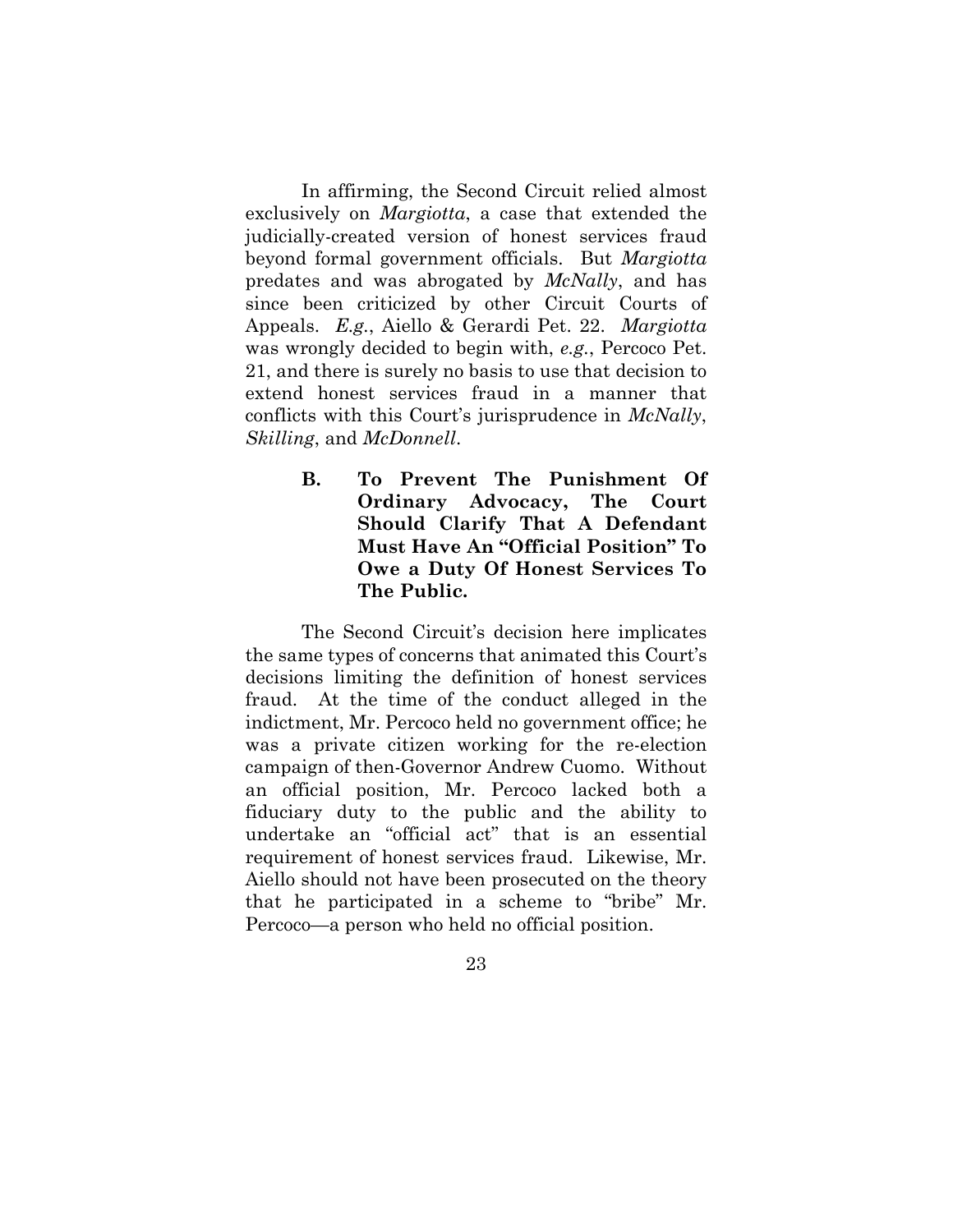The trial court's jury instructions lay bare the danger that official acts can be committed by people who are not government officials. Here, the jury was instructed that Mr. Percoco "d[id] not need to have a formal employment relationship with the state in order to owe a duty of . . . honest services to the public," so long as he "dominated and controlled any governmental business" and "people working in the government actually relied on him because of a special relationship he had with the government." *See* 13 F.4th at 187. In other words, any person who has the ability to persuade a government official to act, based on their having a "special relationship" with that official, is liable to be prosecuted for honest services fraud. With such a blurry line between legal and illegal conduct, it will also be impossible for lawyers to give reliable advice to their clients about whether their intended conduct is permitted.

The Court should resolve this uncertainty by making explicit what it strongly suggested in *McNally*  and *McDonnell*: that the defendant in an honest services fraud prosecution must hold an "official position." Absent such clarification, the Government's overly broad application of honest services fraud will sow uncertainty about the line between criminal honest services fraud and legitimate and constitutionally-protected government advocacy.

 In our democratic system, many private actors exert various degrees of influence or even "control" over the federal, state, and local governments. Individuals and companies spent approximately \$3.5 billion lobbying the government in 2020—no doubt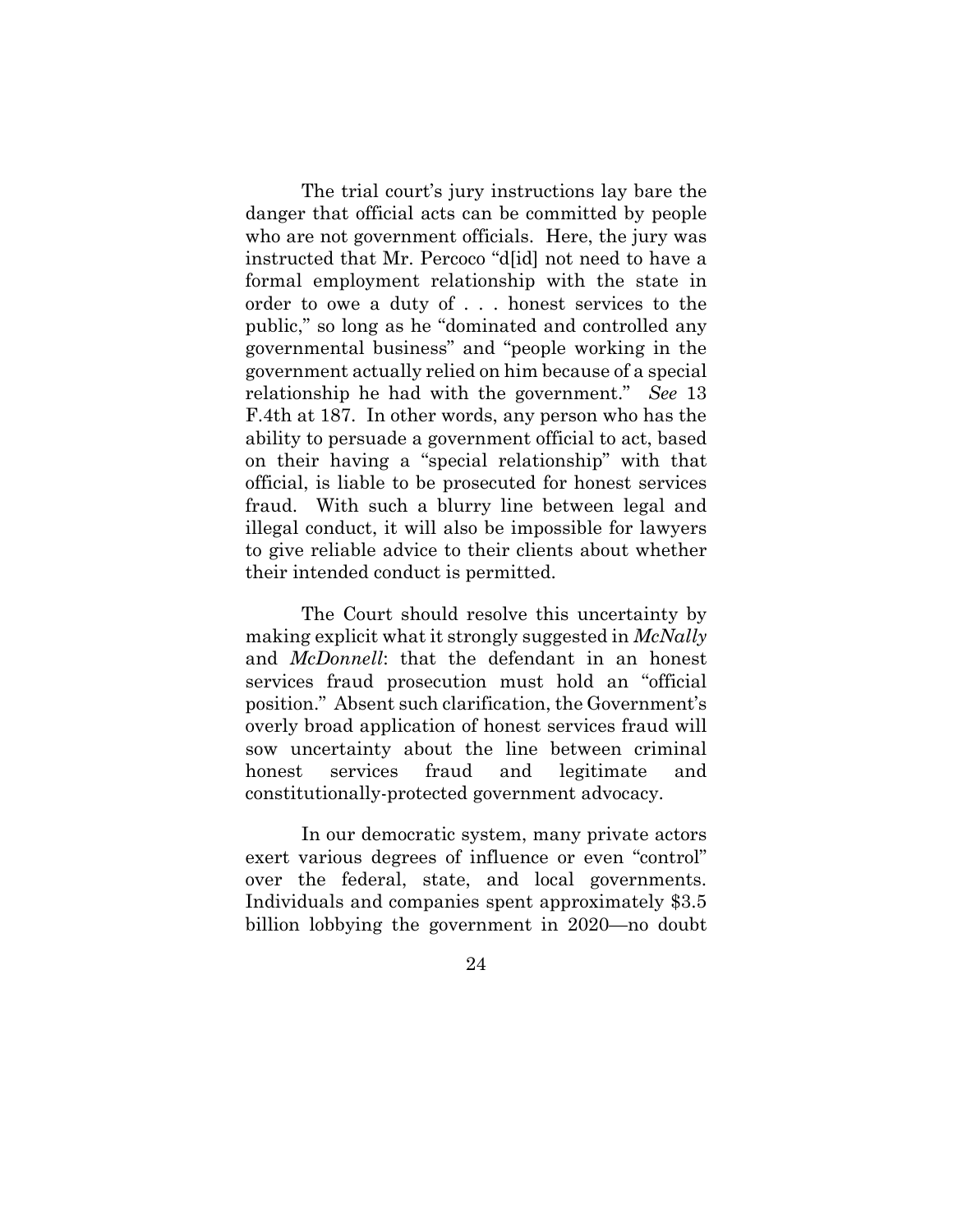because they expect their efforts to affect government decisions. *See* Karl Evers-Hillstrom, *Lobbying Spending Nears Record High In 2020 Amid Pandemic*, Open Secrets (Jan. 27, 2021). 6 And beyond professional lobbyists, there are a plethora of interest groups, political action committees, and think tanks that play a role in government decisions. Public officials' families and friends inevitably have influence over that official's thinking and decision making—their involvement now can be scrutinized and subjected to prosecution without any predication.

 If the Government can prosecute a private campaign operative such as Mr. Percoco, what stops it from charging an influential lobbyist, an environmental activist, or even a government official's spouse? The answer is nothing, which is why this Court should step in—as it has in other cases where the Government was afforded discretion to decide the difference between legal and illegal conduct. *See*, *e.g.*, *Van Buren v. United States*, 141 S. Ct. 1648, 1661 (2021) (rejecting an interpretation of a criminal statute that would turn "millions of otherwise lawabiding citizens [into] criminals").

As was the case in *McDonnell*, the particular conduct prosecuted by the Government in this case can seem easy to fault. Even so, the solution is not over-criminalization or allowing prosecutors to decide how to interpret federal statutes. "Fair warning and

<sup>6</sup> https://www.opensecrets.org/news/2021/01/lobbying-spendingnears-record-high-in-2020-amid-pandemic/ (last visited Mar. 21, 2022).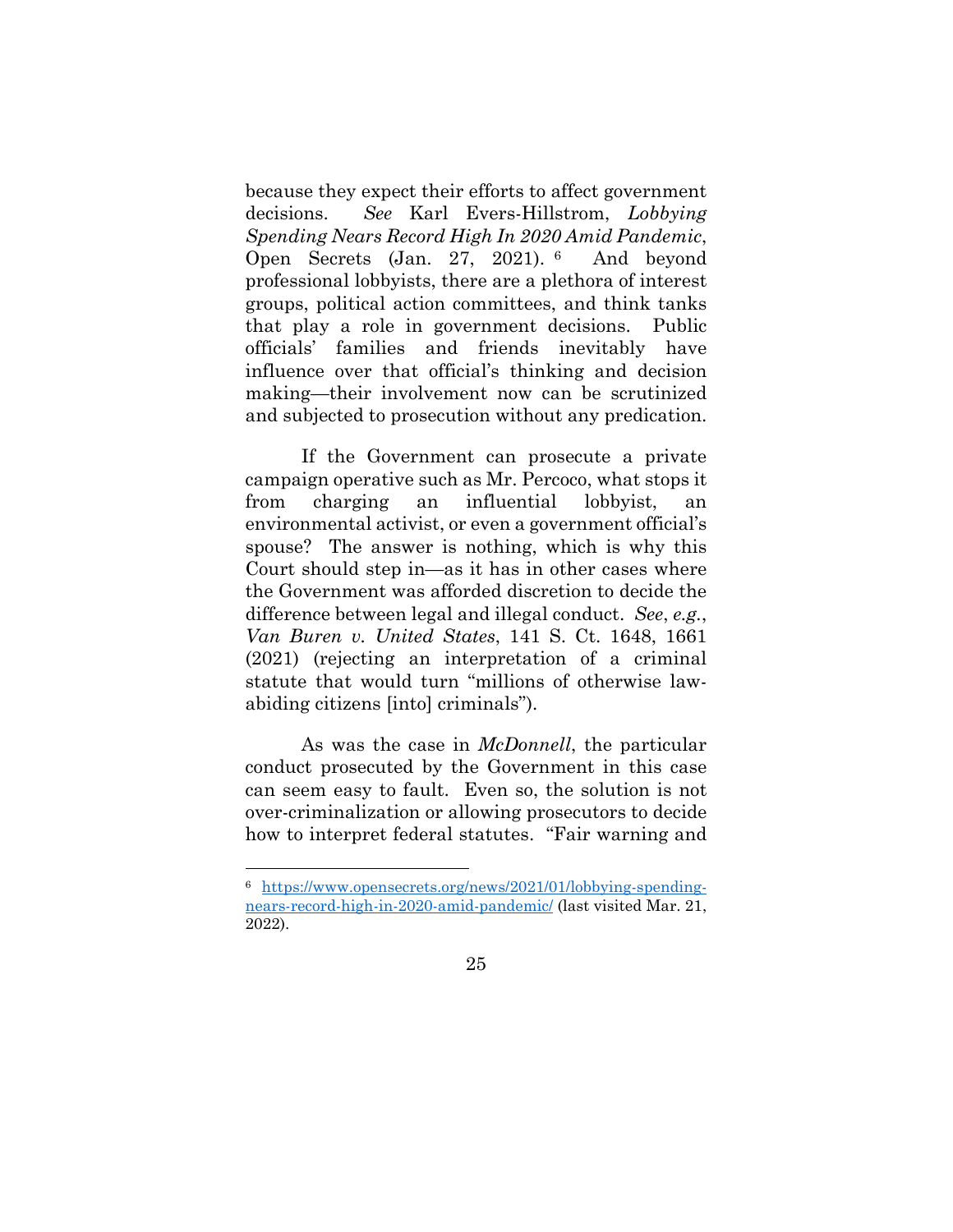related kinds of unfairness" are undermined. *Marinello v. United States*, 138 S. Ct. 1101, 1108 (2018). The overbroad interpretation also creates the risk of diminishing public participation in government—the very same concern that caused the Court to define official act strictly in *McDonnell*. *See* 136 S. Ct. at 2372.

#### **CONCLUSION**

For the foregoing reasons and those stated in the petitions, the petitions for a writ of *certiorari* should be granted.

Dated: March 24, 2022

Respectfully submitted,

HARRY SANDICK *Counsel of Record* GEORGE FLEMING IAN D. EPPLER Patterson Belknap Webb & Tyler LLP 1133 Avenue of the Americas New York, NY 10036 (212) 336-2000 hsandick@pbwt.com

CHRISTINE H. CHUNG Christine H. Chung PLLC 14 Murray St., No. 236 New York, New York 10007 Telephone (917) 685-0423